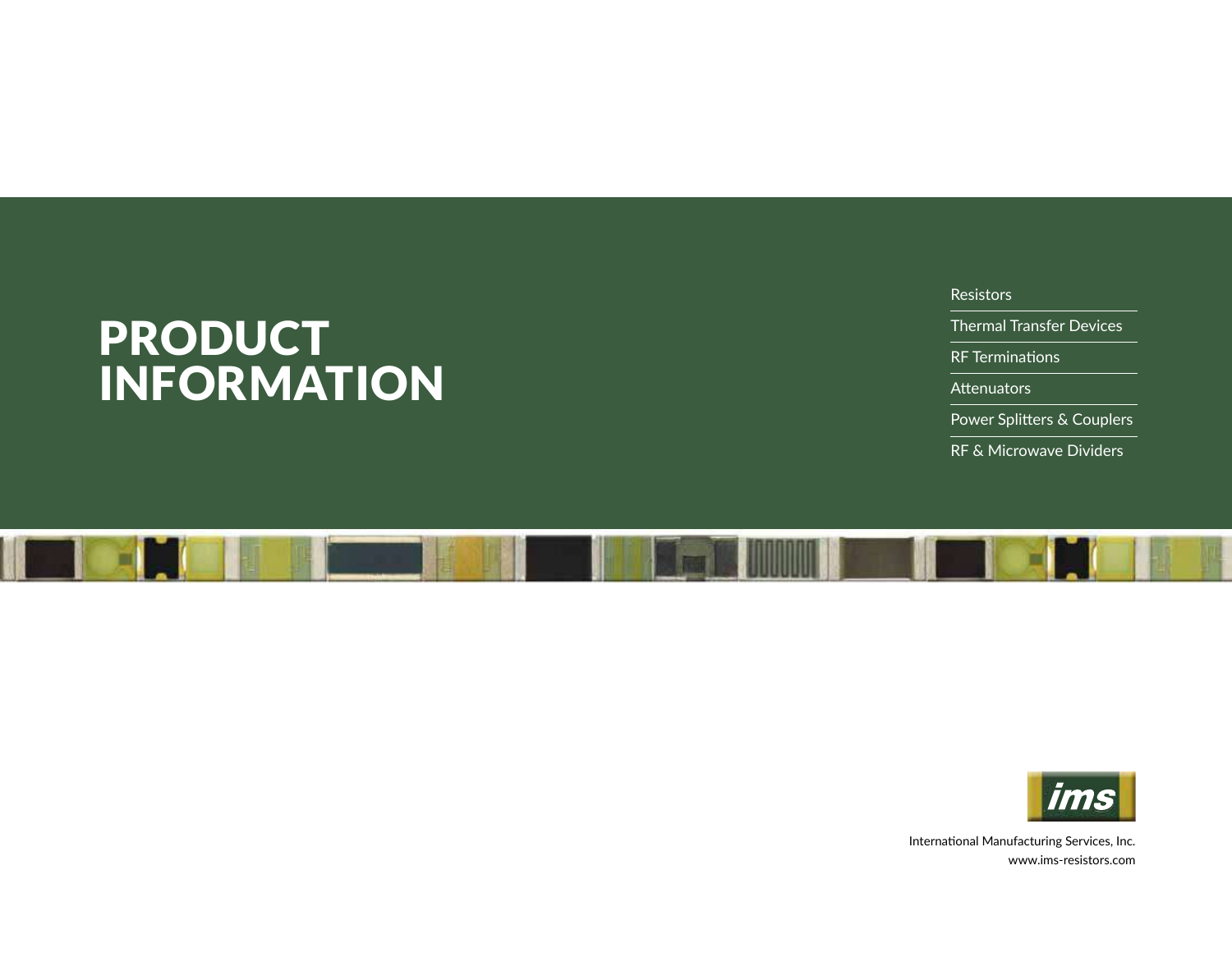## International Manufacturing Services, Inc. (IMS) is the Primary Source for Innovative Passive Components

We meet and exceed customer expectations with our quality, value, service and industry leading material management.

## **HISTORY**

Since 1974, IMS has been a global leader offering thick and thin film electronic components including: resistors, thermal management devices, attenuators, RF terminations, splitters, couplers, and dividers.

## INNOVATION

Our most innovative products are created as a result of close partnering and professional consultation with our customers, culminating in high quality custom solutions with short design lead times.

## **DELIVERY**

We maintain a substantial inventory of standard components for same day shipment.

## **QUALITY**

IMS, an AS9100D, ISO-9001:2015 registered company, maintains superior and comprehensive quality control assuring that our products conform to the highest standards. We offer additional testing services, including 100% Value/Visual and Thermal Shock.

## **SERVICE**

Our dedicated and knowledgeable staff is always here to assist with creating the optimal solution for your application. In addition, IMS maintains a global network of representatives and distributors who can meet with you face to face to help with problem solving.

## FLEXIBILITY

With design, development, manufacturing, sales and management personnel under one roof, IMS is positioned to respond quickly and effectively.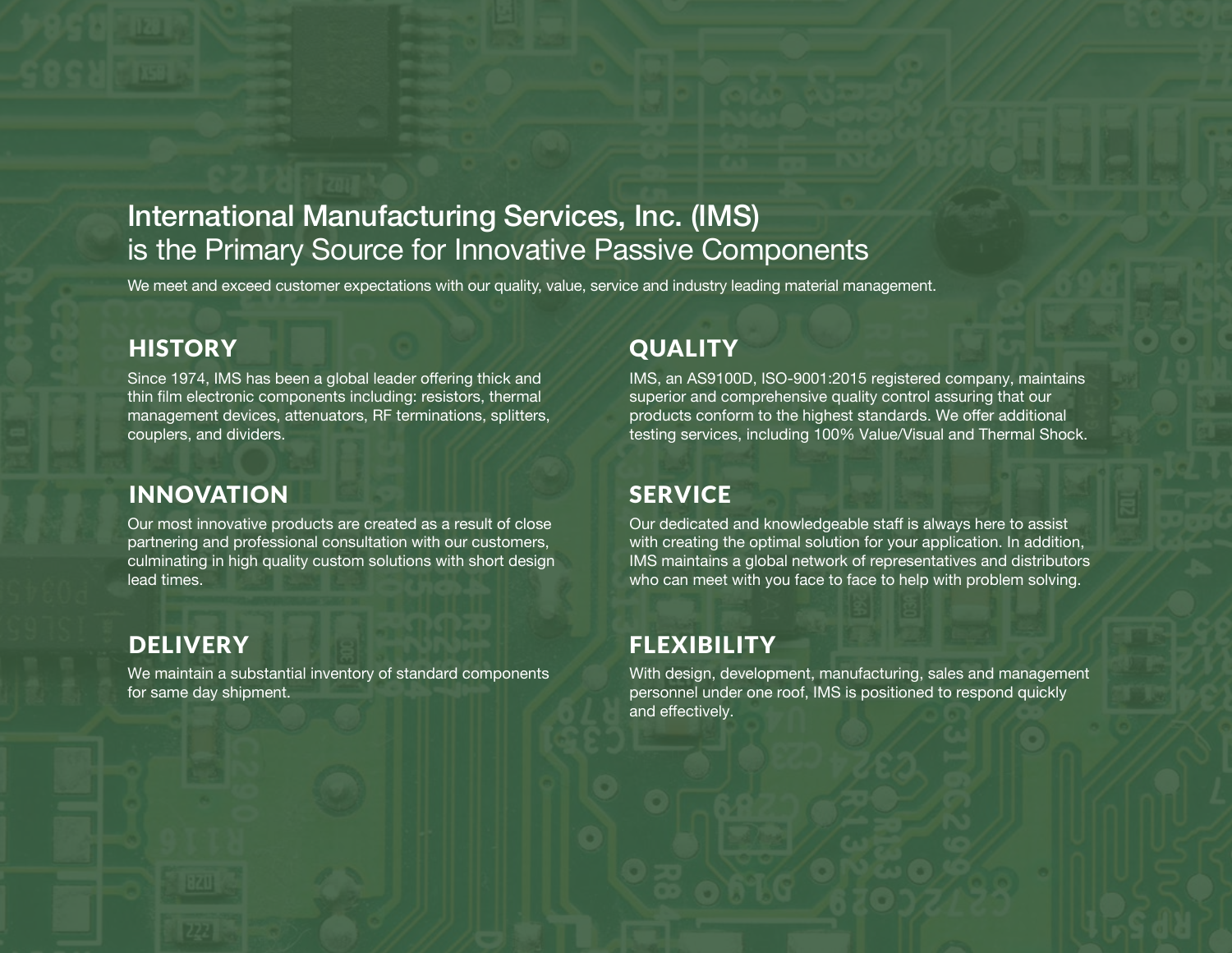## **Table of Contents**

#### GENERAL INFO

#### THERMAL DEVICES

| ALN Ceramic Thermal Transfer Devices                     |  |
|----------------------------------------------------------|--|
| ThermaBridge <sup>™</sup> & ThermaPlane <sup>™</sup> 4-5 |  |

#### **RESISTORS**

| <b>Power Chip</b><br>High Power ALN Resistors                  |  |
|----------------------------------------------------------------|--|
|                                                                |  |
| <b>Extended Power Wraparound Resistors</b>                     |  |
| <b>Advanced Chip</b><br>Resistors Optimized for RF & Microwave |  |
| High Voltage Surface Mount Chip Resistors                      |  |
| Single-Sided Thick Film<br><b>Single-Sided Resistors</b>       |  |
| High Power Single-Sided Resistors                              |  |

| Thin Film Nickel Barrier Attenuators  |  |
|---------------------------------------|--|
| High Power ALN Thick Film Attenuators |  |
| <b>Thick Film Attenuators</b>         |  |
| Standard Size T-Pad Attenuators       |  |
| Temperature Variable Attenuators      |  |

#### **Wraparound Thick Film**

| Full Wrap & Single Wrap to Ground Resistors    |  |
|------------------------------------------------|--|
| Thick Film Nickel Barrier Solderable Resistors |  |
| <b>High Ohmic Value Wraparound Resistors</b>   |  |

#### **Wraparound Thin Film**

| <b>Current Sense Thin Film Nickel Barrier Resistors</b> |  |
|---------------------------------------------------------|--|
| <b>Precision Thin Film Nickel Barrier Resistors</b>     |  |

#### **Wraparound Metal Foil**

| Thin Film Current Sense Resistors |  |
|-----------------------------------|--|
|                                   |  |

#### ATTENUATORS SPLITTERS & COUPLERS

| <b>Wideband Resistive Splitters</b> |  |
|-------------------------------------|--|
| Thin Film Splitters                 |  |
| <b>Wideband Resistive Couplers</b>  |  |

#### DIVIDERS

|--|--|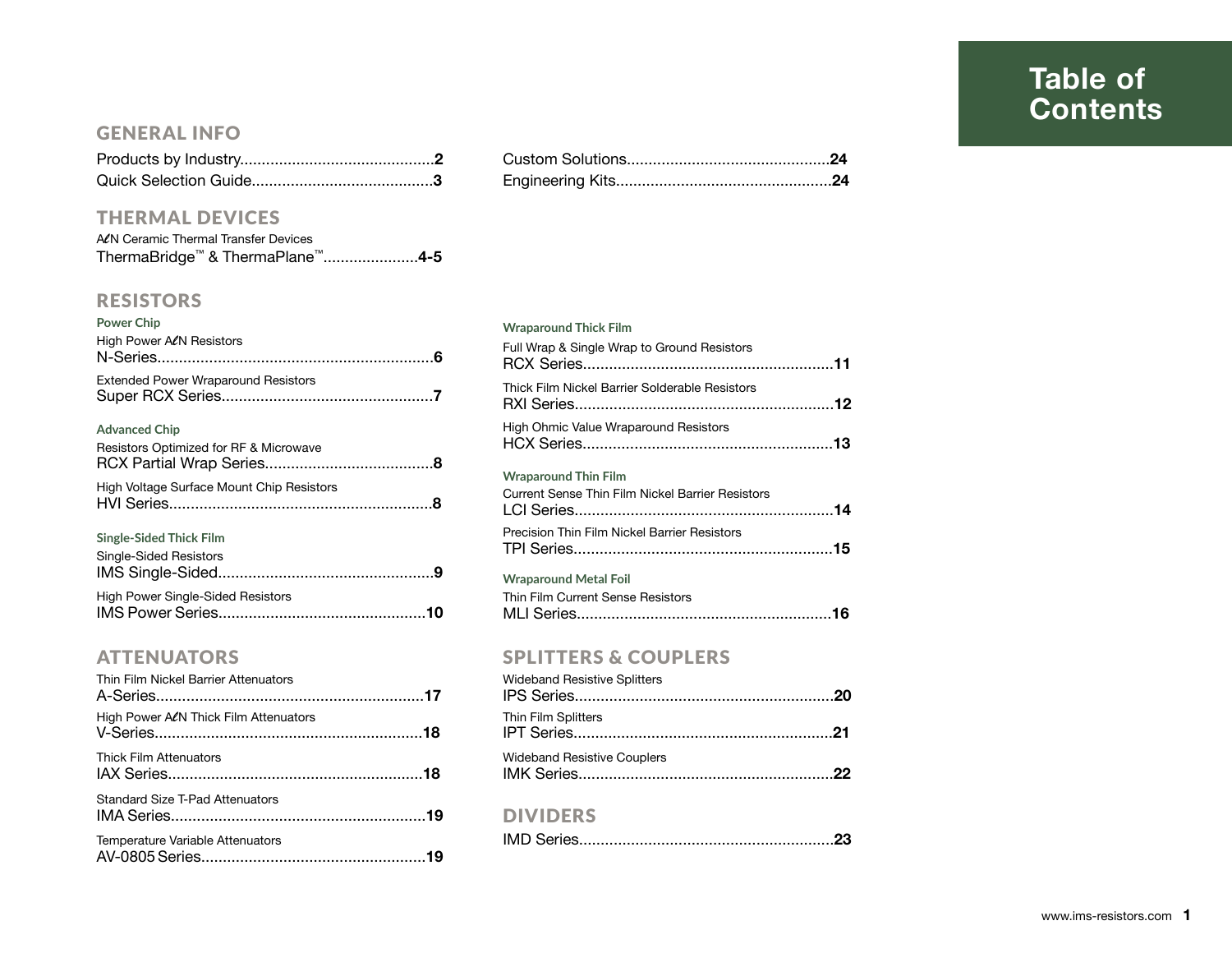## **Products by Industry**

Medical applications demand precision, quality, non-ferroresonant, and often micro and high voltage products to deliver the next generation devices.

- Non-Magnetic for MRI applications
- Small Package Sizes available 0201 and 01005
- Ultra Leach Resistant (ULR) metallization
- RoHS compliant options for all products

TPI SERIES *Thin Film Nickel Barrier Resistors* HVI SERIES *High Voltage Resistors*

RCX SERIES *Resistors for RF, Microwave and Low PIM*

RCI SERIES *Thick Film Nickel Barrier Resistors*

#### N-SERIES *High Power AlN Resistors*

#### **AFROSPACE**

*Thin Film Attenuators*

A SERIES

IMS offers all products suitable for aerospace applications, but can also be customized for common requirements such as:

- Satellite Communications
- Commercial Space Applications
- 100% Value Testing

*High Power AlN Resistors*

*Thermal Management Device*

*Temperature Variable Attenuator* IAX SERIES *Thick Film Attenuators*

AV-805

#### COMMUNICATIONS

IMS offers all products suitable for communication applications. Supporting the earthbound, airborne, underwater systems that make up the telecommunications infrastructure, base stations, transmission towers, satellites, submarine communications, line cards and mesh networks.

#### N-SERIES

#### RCX SERIES *Resistors for RF, Microwave and Low PIM*

*High Power AlN Resistors*

A SERIES *Thin Film Attenuators* IPS & IPT SERIES *Broadband Resistive Splitters*

### MEDICAL DEFENSE

IMS offers all products suitable for military and aerospace applications, but can also be customized for common requirements such as:

IPS & IPT SERIES

*Thick Film Attenuators*

IAX SERIES

*Broadband Resistive Splitters*

- 100% Value Testing
- Sn62 Leaded Solder Pre-Tin Option
- Application Support for Thermal Management Devices Available

N-SERIES *High Power AlN Resistors*

ThermaBridgeTM *Thermal Management Device*

RCX PW SERIES *Resistors for RF & Microwave and Low PIM*

#### INSTRUMENTATION

IMS offers a full complement of resistor and attenuator solutions for applications where data integrity and signal fidelity are integral in the design. IMS resistors can be offered from under 1 ohm to over 1 Trillion Ohms. The "High Megaohm" products are common to be seen in applications for metering devices.

#### N-SERIES

N-SERIES *High Power AlN Resistors*

ThermaBridgeTM

IPS & IPT SERIES *Broadband Resistive Splitters* RCX SERIES *Resistors for RF, Microwave and Low PIM*

*Thermal Management Device* ThermaBridgeTM *Thick Film Nickel Barrier Resistors* **RCI** 

> A SERIES *Thin Film Attenuators*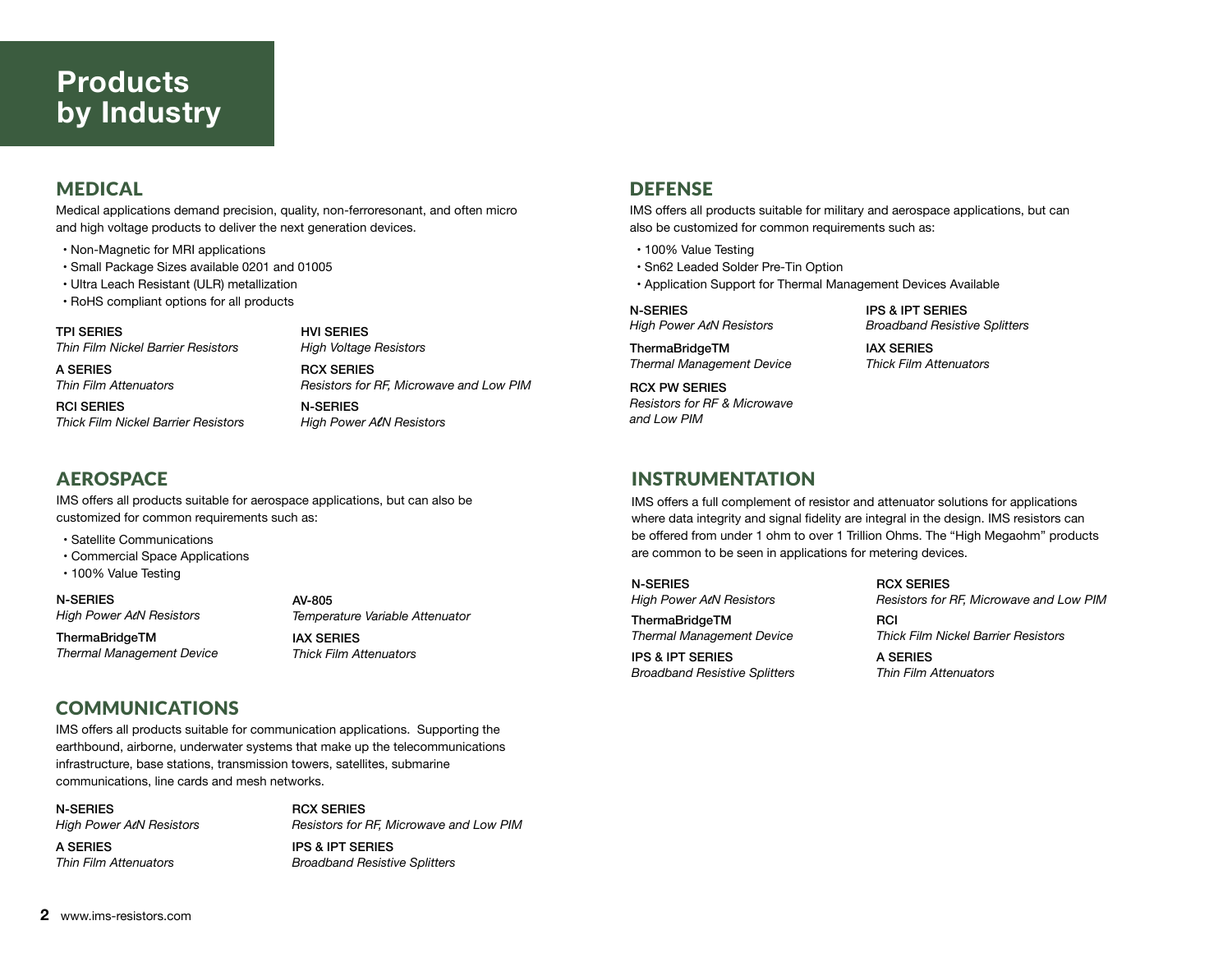| <b>Best Options</b><br>for High Power<br><b>Applications</b>                         | N Series<br>IMS Power (SS)<br>Super RCX (WA)<br><b>RXI Series</b><br>(WA)                                                         | 10 <sub>W</sub><br>1W<br>2W<br>5W<br>100W<br>350W                                          | Page<br>6<br>10<br>$\overline{7}$<br>12 |
|--------------------------------------------------------------------------------------|-----------------------------------------------------------------------------------------------------------------------------------|--------------------------------------------------------------------------------------------|-----------------------------------------|
| <b>Best Options</b><br>for High Voltage<br><b>Applications</b>                       | HVX Series (WA)<br>IMS Power (SS)                                                                                                 | 1kV<br>2kV<br>2.5kV<br>1.5kV                                                               | 8<br>10                                 |
| <b>Best Options</b><br>for Applications<br><b>Needing High</b><br><b>Ohmic Value</b> | HCX Series (WA)<br>RCX Series (WA)<br><b>IMS SS</b><br>(SS)<br><b>RCI Series</b><br>(WA)<br>IMS Power (SS)                        | 20ΜΩ 100ΜΩ 500ΜΩ 1GΩ 50GΩ 500GΩ 1TΩ                                                        | 13<br>11<br>9<br>12<br>10               |
| <b>Best Options</b><br>for Applications<br><b>Needing Low Value</b>                  | <b>LCI</b> Series<br>(WA)<br><b>TPI Series</b><br>(WA)<br>(SS)<br><b>IMS Power</b><br><b>RCI</b> Series<br>(WA)<br>IMS SS<br>(SS) | $.5Q$ $.1Q$<br>.05 $\Omega$<br>$.01\Omega$<br>.003 $\Omega$<br>.9 $\Omega$<br>.07 $\Omega$ | 14<br>15<br>10<br>12<br>9               |

## **QUICK SELECTION GUIDE**

## **ATTACHMENT GUIDE**

(Additional Terminal Materials Available)

| <b>Attachment Method</b> | <b>Material Code</b>                     |
|--------------------------|------------------------------------------|
| Tin Solder               | $3, 8^{\circ}, C, D, P, H^{\circ}, R, Q$ |
| Gold Eutectic Solder     | 1, 4, 7                                  |
| Epoxy                    | $1, 3, 4, 7, 8^*$                        |
| Gold Wirebond            | 1, 4, 7                                  |
| Aluminum Wirebond        | 4                                        |

| <b>Material Code</b> | <b>Terminal Material</b> |
|----------------------|--------------------------|
| 1                    | Au                       |
| $3, 8^*$             | PtAg                     |
| <b>C, H*</b>         | Sn62 over PtAq           |
| $P, R^*$             | Sn96 over PtAg           |
| 4                    | PtAu                     |
| D                    | Sn62 over PtAu           |
| $7**$                | Input pad - Au over PtAu |
|                      | Backplane - PtAu         |
|                      | Sn96 over PtAu           |

**Modelithics**<br>Vendor Partner

 $\Rightarrow$ 

\*Ultra Leach Resistant PtAg (ULR) \*\*Available on ALN substrate products only.

Look for these buttons to help quickly identify key product attributes!

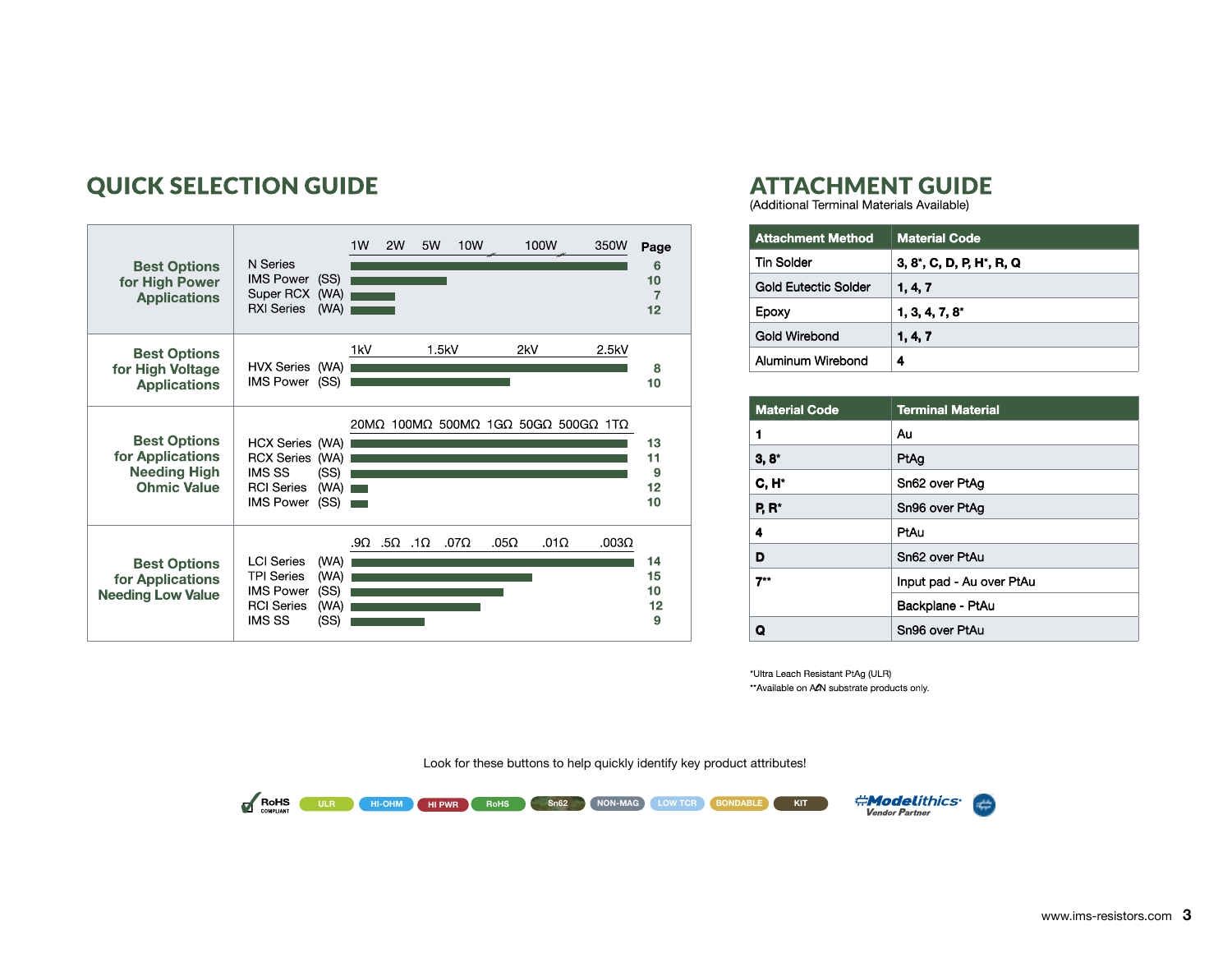## **<sup>A</sup> SAMPLE PN:** B G 3 - 0805WA(0805 size, 0.025" Thickness ThermaBridge™, PtAg Terminals) *l***N Ceramic Thermal Transfer Devices ThermaBridge™**

The **ThermaBridge™** provides the user with a simple, cost effective way to manage thermal issues at the board level. ThermaBridge™ moves heat from one area to another through an electrically isolated, thermally conductive ceramic chip device with metallized terminals.

- Electrically Isolated Thermal Conductor
- Thermal Design Tool
- Passive Thermal Control
- Extends Component Life
- Dramatic Temperature Reduction
- Epoxy or Solder Mountable

#### **Applications include:**

- RF Amplifiers
- Heat Sensing
- Conduction Cooled Computers
- Power Supplies & Converters
- JTRS, MIDS-J, GMR
- Temperature Controlled Oscillators
- Extracting Heat from Power FETS, LEDs, Pin & Laser Diodes
- Lighting Ballasts
- Protecting Neighboring Components
- Conduction Cooled Handheld Devices
- P25 Radios, Basestations & Repeaters
- Electrically Isolated Thermal Coupling
- Transformers

| <b>PN Prefix</b><br><b>Thickness</b><br><b>Term Metals</b><br>Configuration<br><b>Sizes</b><br>$\sqrt{3}$ - PtAg<br>0612<br>2010<br>в<br>$C = 0.010^{11}$<br>0203<br>$WA=$<br>$D = 0.015"$<br>Wraparound<br>$\leq 8$ - ULR PtAg<br>0402<br>0805<br>2512<br>$G = 0.025"$<br><b>C-</b><br>$*$ DS $=$<br>$T = 0.040$ <sup>"2</sup><br>PtAg with Sn62 Solder<br>0505<br>1005<br>2525<br>Double sided<br>н-<br>without wrap<br><sup>1</sup> Available in sizes 0203,<br>0510<br>3725<br>1206<br>ULR PtAg with Sn62<br>0402<br><sup>2</sup> Available in sizes 1010<br>Solder<br>0603<br>1010<br>and larger<br>$\sqrt{P}$<br>PtAg w/ Sn96 Solder<br>0605<br>1020<br>$\sqrt{R}$<br>ULR PtAg with<br>Standard Sizes (Custom Sizes Available)<br>Sn96 RoHS Solder<br>*DS only available in termination material 8, H & R<br>ThermaBridge™ | CAUTION<br><b>WA</b><br><b>DS</b><br>Double sided<br>Wraparound<br>Heatsink |  | SAMPLE PN: <u>D</u><br>으 | <u>ت</u> | <b>UQUOVVA</b> |  |  | (0805 size, 0.025" Thickness ThermaBridge™, PtAg Terminals) |
|----------------------------------------------------------------------------------------------------------------------------------------------------------------------------------------------------------------------------------------------------------------------------------------------------------------------------------------------------------------------------------------------------------------------------------------------------------------------------------------------------------------------------------------------------------------------------------------------------------------------------------------------------------------------------------------------------------------------------------------------------------------------------------------------------------------------------------|-----------------------------------------------------------------------------|--|--------------------------|----------|----------------|--|--|-------------------------------------------------------------|
|                                                                                                                                                                                                                                                                                                                                                                                                                                                                                                                                                                                                                                                                                                                                                                                                                                  |                                                                             |  |                          |          |                |  |  |                                                             |
|                                                                                                                                                                                                                                                                                                                                                                                                                                                                                                                                                                                                                                                                                                                                                                                                                                  |                                                                             |  |                          |          |                |  |  |                                                             |
|                                                                                                                                                                                                                                                                                                                                                                                                                                                                                                                                                                                                                                                                                                                                                                                                                                  |                                                                             |  |                          |          |                |  |  |                                                             |
|                                                                                                                                                                                                                                                                                                                                                                                                                                                                                                                                                                                                                                                                                                                                                                                                                                  |                                                                             |  |                          |          |                |  |  |                                                             |
|                                                                                                                                                                                                                                                                                                                                                                                                                                                                                                                                                                                                                                                                                                                                                                                                                                  |                                                                             |  |                          |          |                |  |  |                                                             |

#### **Thermal Image Heat Transfer Demonstration**

Below is an actual test of the ThermaBridge™ showing a heat generating component mounted on an FR4 board. The images on the right show the temperature of the component being thermally aided by the ThermaBridge™ connected to a heat sink.







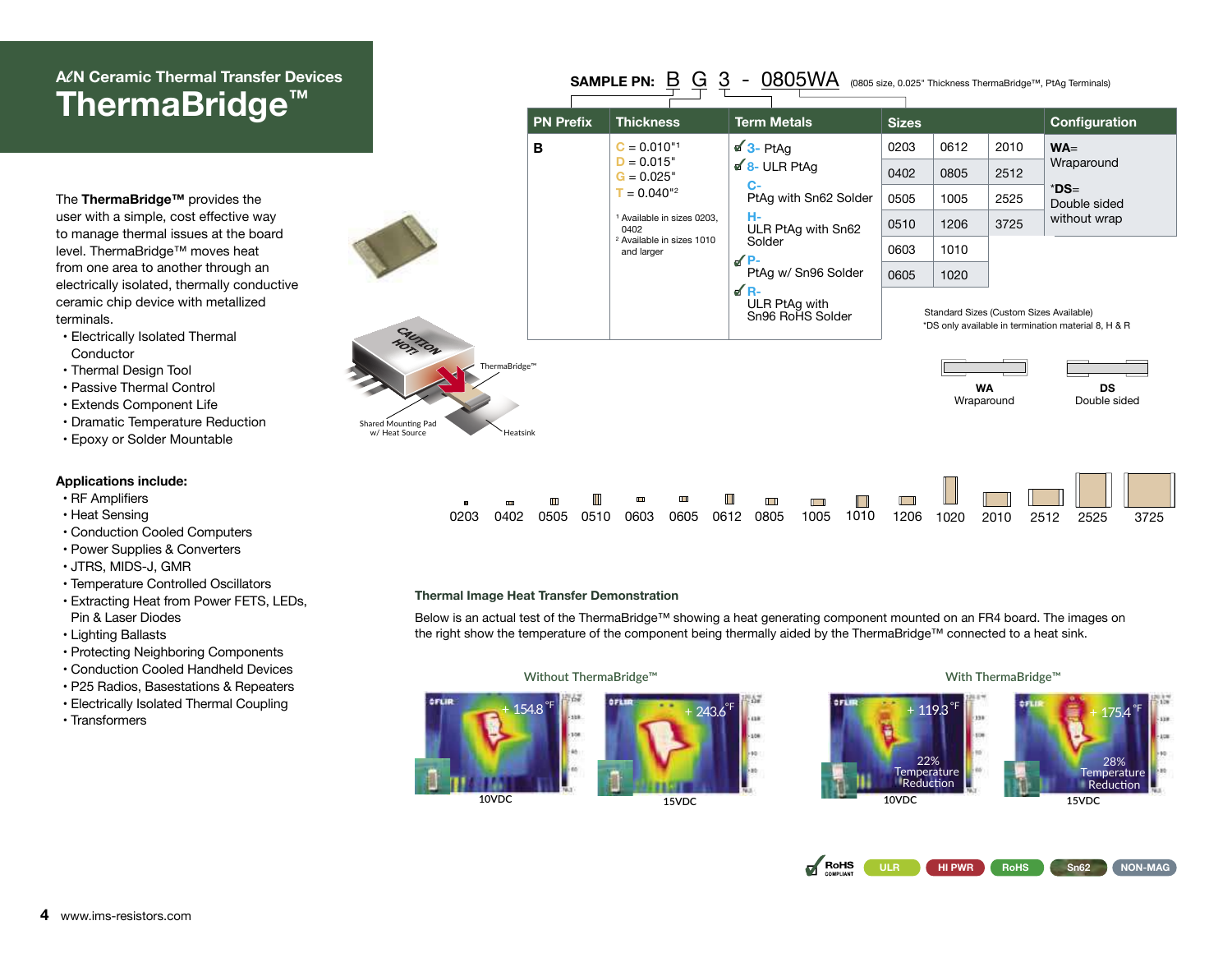## **A***l***N Ceramic Thermal Transfer Devices ThermaPlane™**

The **ThermaPlane™** uses the same concept as the ThermaBridge™ and consists of a high thermal conductivity ceramic with metallization on the top and bottom of the device.

- Electrically Isolated Thermal Conductor
- Thermal Design Tool
- Passive Thermal Control
- Extends Component Life
- Dramatic Temperature Reduction
- Epoxy or Solder Mountable

|               | SAMPLE PN: P                                          | <u>3 - 2010 OS</u>                                                         | (2010 size, 0.025" Thickness ThermaPlane™, PtAq One Side) |      |                          |  |  |  |
|---------------|-------------------------------------------------------|----------------------------------------------------------------------------|-----------------------------------------------------------|------|--------------------------|--|--|--|
| <b>Prefix</b> | <b>Thickness</b>                                      | <b>Metals</b>                                                              | <b>Sizes</b>                                              |      | <b>Configuration</b>     |  |  |  |
| P             | $D = 0.015$ "1                                        | $\leq$ 3- PtAq                                                             | 0505                                                      | 2010 | $OS = One$ Sided         |  |  |  |
|               | $G = 0.025"$<br>$T = 0.040^{42}$                      | 1- Au over PtAu                                                            | 0805                                                      | 2512 | $DS = Double Sided$      |  |  |  |
|               | <sup>1.</sup> Available in sizes<br>2512 and smaller. | $\sqrt{8}$ - ULR PtAa<br>C- PtAg with Sn62 Solder<br>H- ULR PtAg with Sn62 | 1005                                                      | 2525 | * Custom Sizes Available |  |  |  |
|               |                                                       |                                                                            | 1206                                                      | 3725 |                          |  |  |  |
|               | <sup>2.</sup> Available in 2010<br>and larger.        | Solder<br>$\mathcal{A}$ R- ULR PtAg with Sn96<br>RoHS Solder               |                                                           |      |                          |  |  |  |

| <b>OS</b> | DS           |
|-----------|--------------|
| One sided | Double sided |



#### **Applications include:**

- RF Amplifiers
- Heat Sensing
- Transceivers
- Extracting Heat From Processors
- & Pin Diodes
- Transformers
- Power Supplies & Converters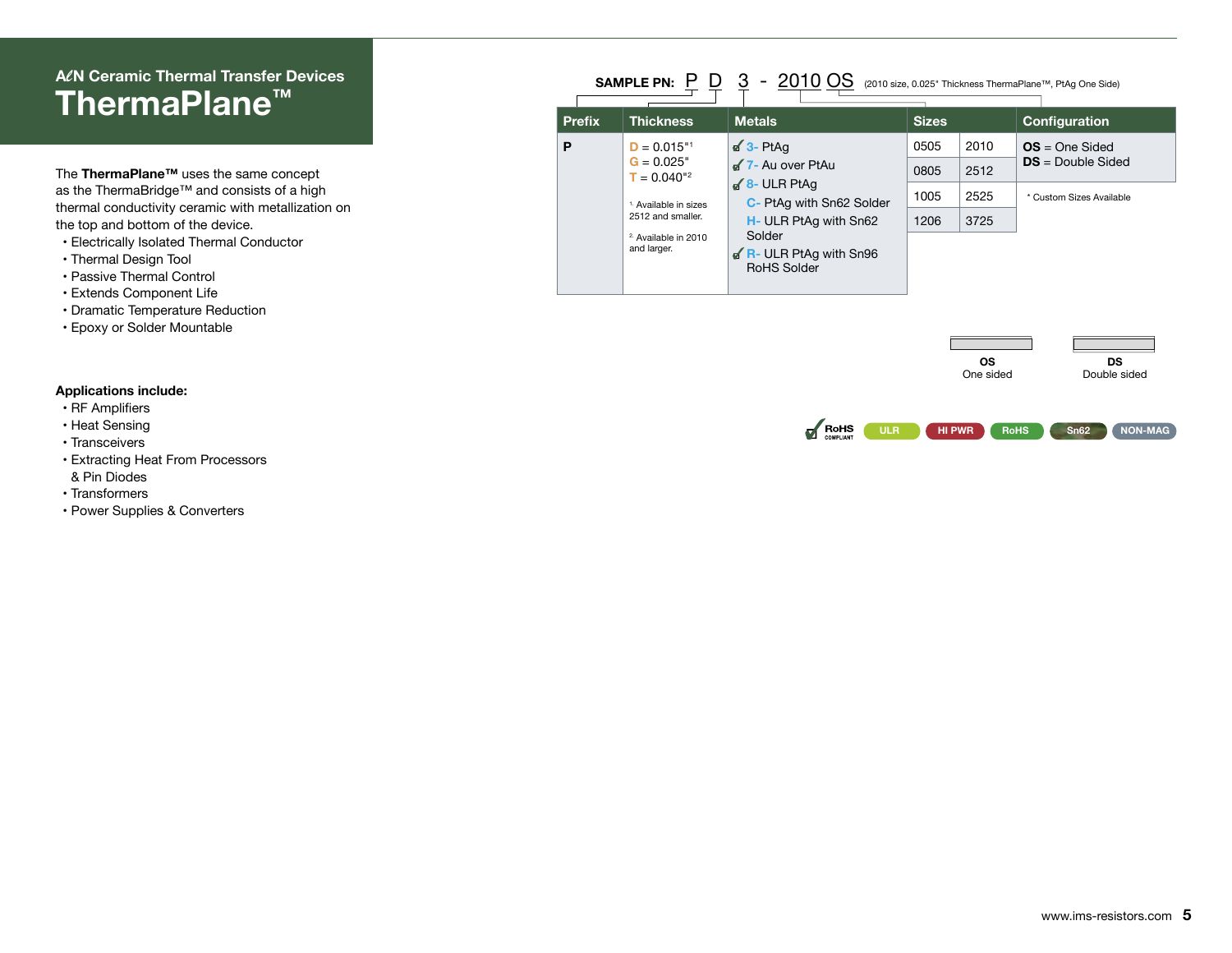## **High Power A** $\ell$ **N Resistors N-Series**

The **N-Series** resistors on A*l*N suit applications which require high power dissipation in a small size. The N-Series allows users to tailor the device to their specific power requirements with the choice of four thicknesses.

- Applications up to 35GHz $^{\dagger}$
- High Power Dissipation $<sup>†</sup>$ </sup>
- Sn62 Solder Available
- Non-Magnetic

#### **Applications Include:**

- Amplifier Circuits
- Power Converters
- Test & Measurement
- Handheld Devices



| † Performance based on mounting in matched              |
|---------------------------------------------------------|
| continuous $50\Omega$ system with proper application of |
| RF principles.                                          |

◊ First 3 digits of value code are significant value. The 4th is the number of zeros following. An 'R' indicates a decimal when resistance is under 100Ω For value under 10Ω contact IMS.

‡ Proper thermal management required



|                            | SAMPLE PN: N                                                                | $\mathbf{D}$<br>$\overline{C}$<br>- <u>1206 DE</u>        |                      | <u> 1300 </u><br>J                        | (1206 size, 0.015" Thickness 130Ω, 5%, PtAq w/ Sn62 Solder Dual Extended Terminals) |                    |                                |                             |                      |  |  |  |                             |                     |                     |                     |                    |
|----------------------------|-----------------------------------------------------------------------------|-----------------------------------------------------------|----------------------|-------------------------------------------|-------------------------------------------------------------------------------------|--------------------|--------------------------------|-----------------------------|----------------------|--|--|--|-----------------------------|---------------------|---------------------|---------------------|--------------------|
| <b>PN</b><br><b>Prefix</b> | <b>Thickness</b>                                                            | <b>Term Metals</b>                                        | Sizes*<br>0402       | <b>Trim</b><br>$S =$ Scrub                | <b>Terminal Styles</b>                                                              |                    |                                | Value<br>Range <sup>0</sup> | <b>Tolerances</b>    |  |  |  |                             |                     |                     |                     |                    |
| N                          | $C = 0.010^{11}$<br>$D = 0.015"$<br>$G = 0.025$ "2                          | $3-PtAg$<br>7-Au over PtAu <sup>1</sup>                   | 0505<br>0510         | Cut<br>Leave blank<br>for normal          |                                                                                     |                    |                                | 10 $\Omega$ to 2K $\Omega$  | $G = 2%$<br>$J = 5%$ |  |  |  |                             |                     |                     |                     |                    |
|                            | $T = 0.040"$<br><sup>1</sup> Available with<br>sizes 0402,<br>0505, 0603,   | 8-ULR PtAg $\sqrt{ }$<br>C-PtAq<br>with Sn62 Solder       | 0603<br>0805<br>1005 | Scrub cut is<br>inherent for<br>SZG & EZW | <b>WA</b><br>Wraparound                                                             | SS<br>Single Sided | SB<br>Single Sided w/Backplane |                             |                      |  |  |  |                             |                     |                     |                     |                    |
|                            | 0805, 0510,<br>1005, 1206<br><sup>2</sup> Not available<br>with sizes 0402, | $P-PtAg$<br>with Sn96 Solder<br><b>H-ULR PtAg</b>         | 1020<br>1206         |                                           |                                                                                     |                    |                                |                             |                      |  |  |  |                             |                     |                     |                     |                    |
|                            | 0603                                                                        | with Sn62 Solder<br><b>R-ULR PtAg</b><br>with Sn96 Solder | 1225<br>2010<br>2512 |                                           |                                                                                     |                    |                                |                             |                      |  |  |  | SG<br>Single Wrap to Ground | CS<br>Center Stripe | EW<br>Extended Wrap | DE<br>Dual Extended | PW<br>Partial Wrap |
|                            |                                                                             |                                                           | 2525<br>3725         |                                           |                                                                                     |                    |                                |                             |                      |  |  |  |                             |                     |                     |                     |                    |
|                            |                                                                             |                                                           |                      |                                           |                                                                                     |                    |                                |                             |                      |  |  |  |                             |                     |                     |                     |                    |

**SZG** Single Wrap to Ground w/ Tapered Resistor Element

CS, EW, DE available in sizes 0805 and higher | PW available in sizes 0805 and lower SZG available in sizes 1005 and higher | EZW available in sizes1206 and higher ZG same as SG with tapered high frequency resistor style and edge trim for large case size Reverse aspect ratios available for most sizes

**SZG** Reverse Aspect

**EZW** Extended Wrap w/ Tapered Resistor Element

**EZW** Reverse Aspect

#### **Power Ratings by Size and Thickness ‡**

|                              | <b>Thickness</b> |             | $0.010"$ (C) |            |             | $0.015$ " (D) |             |             | $0.025$ " (G) |             |             | $0.040$ " (T) |             |
|------------------------------|------------------|-------------|--------------|------------|-------------|---------------|-------------|-------------|---------------|-------------|-------------|---------------|-------------|
| 50C<br><b>Baseplate Temp</b> |                  |             | 75C          | 100C       | 50C         | 75C           | 100C        | 50C         | 75C           | 100C        | 50C         | 75C           | 100C        |
|                              | 0402             | 13W         | 11W          | 7.1W       | 8.8W        | 7.3W          | 4.7W        | N/A         | N/A           | N/A         | N/A         | N/A           | N/A         |
| Size                         | 0505             | 45W         | 37W          | <b>24W</b> | <b>30W</b>  | <b>25W</b>    | <b>16W</b>  | <b>10W</b>  | <b>16W</b>    | <b>10W</b>  | N/A         | N/A           | N/A         |
|                              | 0603             | <b>24W</b>  | <b>20W</b>   | <b>13W</b> | <b>16W</b>  | <b>13W</b>    | 8.7W        | N/A         | N/A           | N/A         | N/A         | N/A           | N/A         |
|                              | 0805             | <b>75W</b>  | 55W          | 37W        | <b>50W</b>  | 37W           | <b>25W</b>  | <b>30W</b>  | <b>25W</b>    | <b>16W</b>  | N/A         | N/A           | N/A         |
|                              | 1005             | 90W         | <b>70W</b>   | 45W        | 60W         | 48W           | 30W         | 40W         | <b>30W</b>    | <b>20W</b>  | N/A         | N/A           | N/A         |
|                              | 1206             | <b>150W</b> | <b>125W</b>  | 80W        | <b>105W</b> | <b>85W</b>    | 55W         | 70W         | 55W           | 35W         | N/A         | N/A           | N/A         |
|                              | 2010             | N/A         | N/A          | N/A        | <b>150W</b> | <b>120W</b>   | <b>75W</b>  | 90W         | <b>75W</b>    | 48W         | 60W         | 48W           | <b>30W</b>  |
|                              | 2512             | N/A         | N/A          | N/A        | <b>200W</b> | <b>150W</b>   | 100W        | <b>120W</b> | 100W          | 60W         | <b>70W</b>  | 60W           | <b>38W</b>  |
|                              | 2525             | N/A         | N/A          | N/A        | 400W        | 300W          | <b>200W</b> | 240W        | 190W          | <b>120W</b> | <b>150W</b> | <b>120W</b>   | <b>75W</b>  |
|                              | 3725             | N/A         | N/A          | N/A        | 640W        | 500W          | 340W        | 380W        | 310W          | <b>200W</b> | 250W        | <b>200W</b>   | <b>125W</b> |

Assumed resistor max temp 150**º**C. Thermal Management is crucial for the operation of these devices. Please visit our website for more information.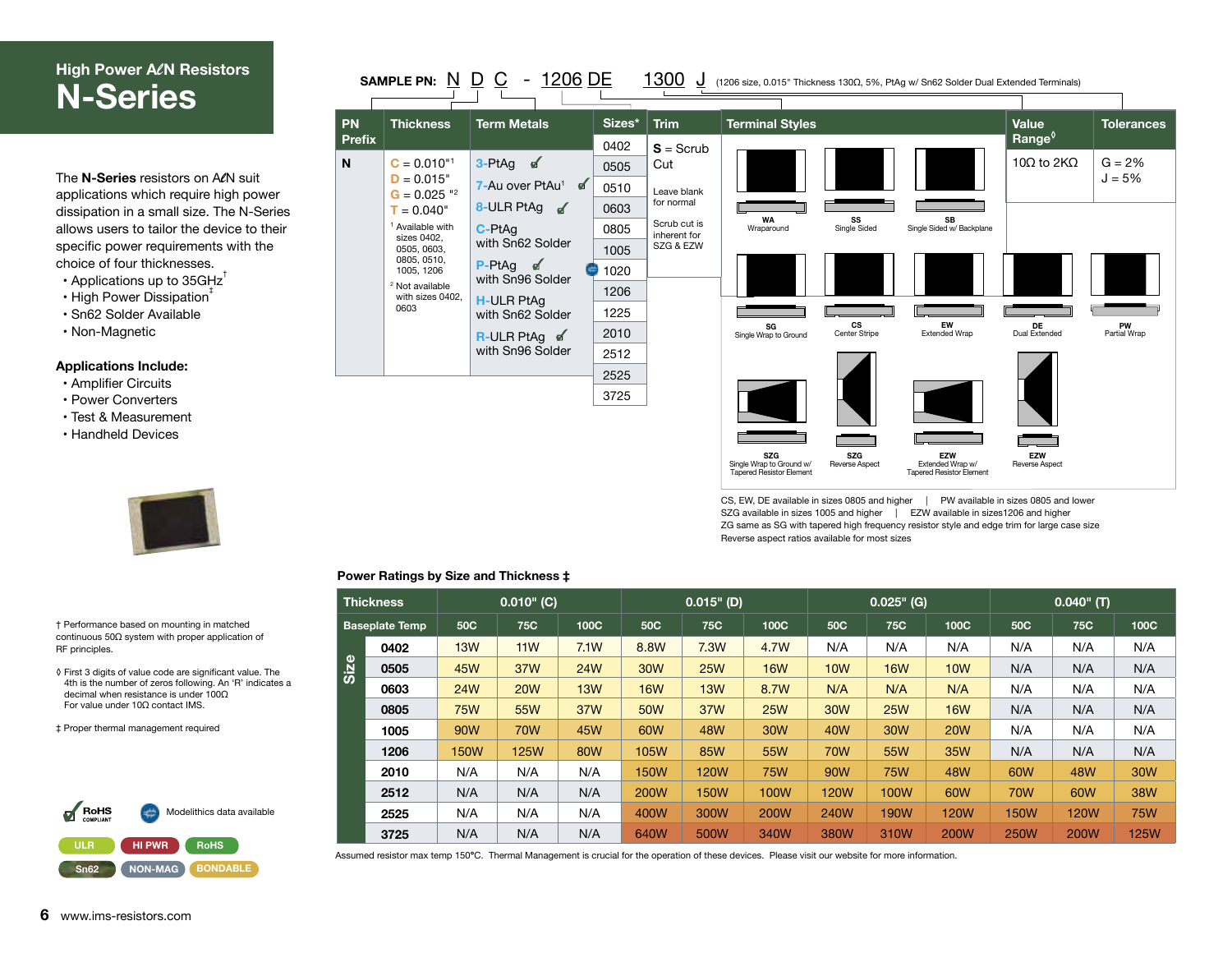#### **Extended Power Wraparound Resistors**

## **Super RCX Series**

- Extra Power Density in the Same Footprint
- Not Limited to EIA Standard Values
- Sn62 Solder Available
- Non-Magnetic



| RC <sub>3</sub><br><b>SAMPLE PN:</b>                | 0805S       | 11R4<br>J          |                | (Extended Power 0805 Size, 11.4 $\Omega$ , 5%, PtAq terminals) |                                                  |
|-----------------------------------------------------|-------------|--------------------|----------------|----------------------------------------------------------------|--------------------------------------------------|
| <b>Attachment/ Term Metal</b>                       | <b>Size</b> | Rated              | <b>Max RCW</b> | Value                                                          | <b>Tolerance Ranges</b>                          |
| ✔<br><b>RC3-PtAg Wraparound</b>                     |             | Power <sup>t</sup> | Voltage        | Range≬                                                         | $F = 1%$<br>10 $\Omega$ to 1M $\Omega^*$         |
| $\mathbf{r}$<br><b>RC8-ULR PtAg</b>                 | $0402S^*$   | 160mW              | 50VDC          | 10 $\Omega$ to 1M $\Omega$                                     | 10Ω to 1MΩ<br>$G = 2\%$                          |
| Wraparound                                          | 0603S       | 200mW              | 50VDC          | 10 $\Omega$ to 1M $\Omega$                                     | $J = 5\%$<br>100 to 1MQ<br>$K = 10\%$ 100 to 1MQ |
| <b>RCC-PtAg Wraparound</b><br>with Sn62 Solder      | 0805S       | 350mW              | 150VDC         | 10 $\Omega$ to 1M $\Omega$                                     | * 0402S not available in 1%                      |
| <b>RCH-ULR</b> PtAg Wraparound                      | 1206S       | 500mW              | 200VDC         | 10 $\Omega$ to 1M $\Omega$                                     | tolerance.                                       |
| with Sn62 Solder                                    | 2010S       | 1W                 | 200VDC         | 10 $\Omega$ to 1M $\Omega$                                     |                                                  |
| <b>RCP-PtAg Wraparound</b><br>ፈ<br>with Sn96 Solder | 2512S       | 2W                 | 200VDC         | 10 $\Omega$ to 1M $\Omega$                                     |                                                  |
| $\leq$<br><b>RCR-ULR</b> PtAg Wraparound            |             |                    |                |                                                                |                                                  |

† Free air rated at 70°C

with Sn96 Solder

◊ First 3 digits of value code are significant value. The 4th is the number of zeros following. An 'R' indicates a decimal when resistance is under 100Ω.

RoHS **ULR RoHS Sn62 NON-MAG**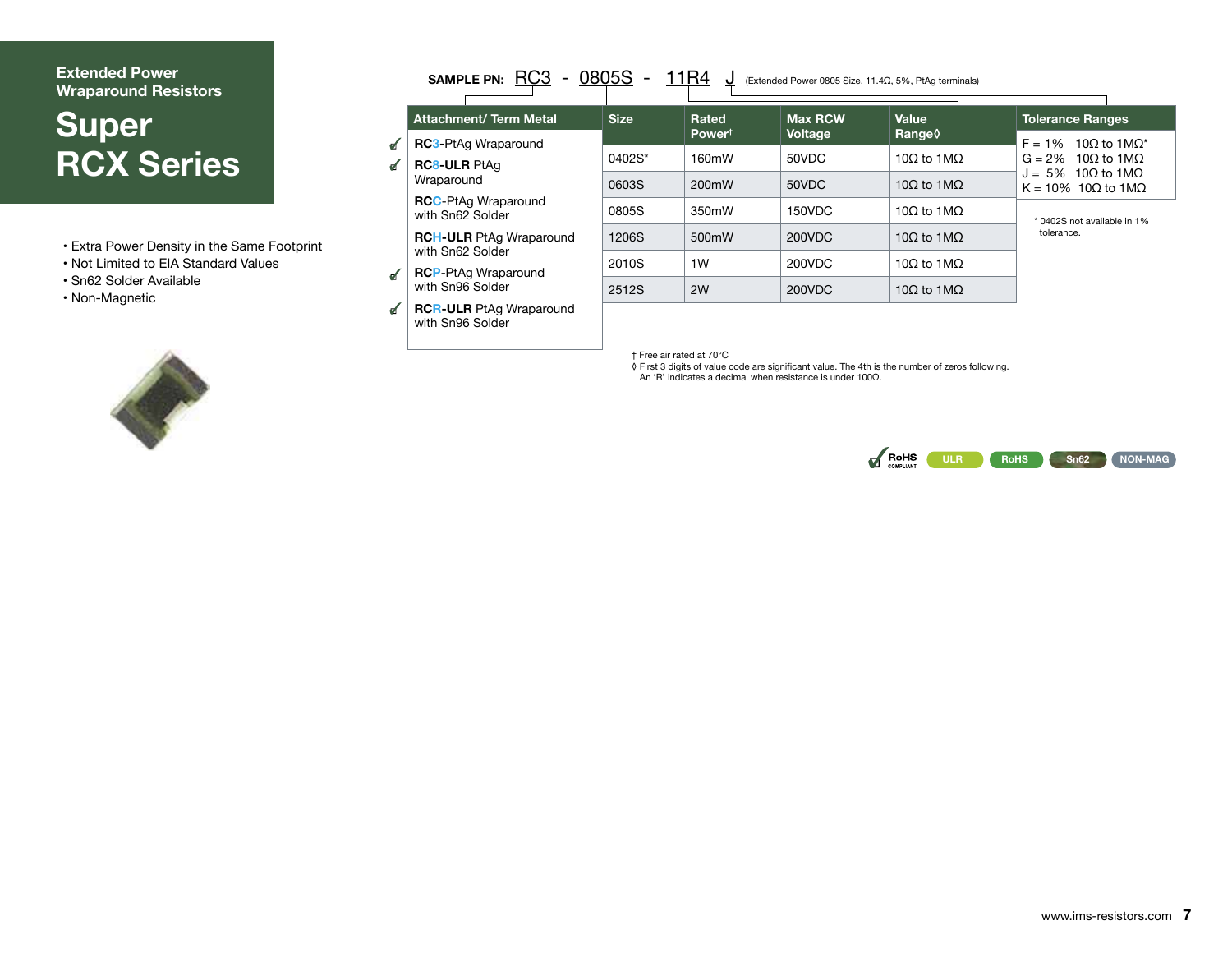## **Resistors Optimized for RF & Microwave RCX Partial Wrap Series**

- Improved Frequency Response
- Characterized to 40GHz †
- Sn62 Solder Available
- Non-Magnetic
- Improved Performance to 40GHz (0302 Size)

This design allows visual inspection of the terminal joint connection when mounted face down.

| RCC<br><b>SAMPLE PN:</b>                             | 0402PW                                                                             | 50 <sub>H</sub> O<br>J                                                                                              | (0402 Size, 50Ω, 5%, PtAq w/ Solder Partial Wrap Terminals) |                               |                                          |
|------------------------------------------------------|------------------------------------------------------------------------------------|---------------------------------------------------------------------------------------------------------------------|-------------------------------------------------------------|-------------------------------|------------------------------------------|
| <b>PN Prefix</b>                                     | <b>Size</b>                                                                        | Frequency <sup>†</sup>                                                                                              | <b>Rated Power**</b>                                        | Value Range 0                 | <b>Tolerances</b>                        |
| <b>RC3-PtAg Partial Wrap</b>                         | 0302PW                                                                             | To 40GHz                                                                                                            | 63 <sub>m</sub> W                                           | 10Ω to 10KΩ                   | $F = 1%$                                 |
| <b>RC8-ULR</b> PtAg Partial Wrap                     | 0402PW                                                                             | To 36GHz                                                                                                            | 80 <sub>m</sub> W                                           |                               | $G = 2\%$<br>$J = 5%$                    |
| <b>RCC-PtAg Partial Wrap</b><br>with Sn62 Solder     | 0502PW                                                                             | To 26.5GHz                                                                                                          | 100mW                                                       |                               |                                          |
| <b>RCP-PtAg Partial Wrap</b>                         | 0603PW                                                                             | To 15GHz                                                                                                            | 100mW                                                       |                               |                                          |
| with Sn96 Solder<br><b>RC4-*PtAu Partial Wrap</b>    | 0805PW                                                                             | To 8GHz                                                                                                             | 175mW                                                       | <b>PW</b><br>Partial Wrap     |                                          |
| <b>RCD-*PtAu Partial Wrap</b><br>with Sn62 Solder    | * Applies to 0302 only.                                                            |                                                                                                                     |                                                             |                               |                                          |
| <b>RCH-ULR</b> PtAg Partial Wrap<br>with Sn62 Solder | Other Values Available. Contact factory.<br>** Rated at 70°C free air temperature. | Based on smallest size & mounting in matched continuous $50\Omega$ system with proper application of RF principles. |                                                             |                               |                                          |
| <b>RCQ-*PtAu with Sn96 Solder</b>                    |                                                                                    |                                                                                                                     |                                                             |                               |                                          |
| <b>RCR-ULR</b> PtAg Partial Wrap<br>with Sn96 Solder |                                                                                    | <b>RoHS</b>                                                                                                         | <b>ULR</b><br><b>RoHS</b>                                   | <b>NON-MAG</b><br><b>Sn62</b> | Modelithics data available<br><b>KIT</b> |

#### **High Voltage Surface Mount Chip Resistors HVI Series**

- High Rated Continuous Working Voltage
- High Stability Thick Film Resistor Element
- $\cdot$  96% Al $_2$ 0 $_3$  Substrate Material Provides Excellent Solder Leach Resistance
- Trimmed to EIA Standard Values
- Tolerances to  $\pm$  1%
- Passivated Resistor Element
- Available in Cut Tape or on Tape and Reel Packaging



|                              |                                                | <b>VAINT LET IN <u>TIVI</u></b> |                             |                                        | ---<br>.<br>$12010$ JILG, 40 IVIGUSZ, 070   |                                    |                                           |                                            |  |  |
|------------------------------|------------------------------------------------|---------------------------------|-----------------------------|----------------------------------------|---------------------------------------------|------------------------------------|-------------------------------------------|--------------------------------------------|--|--|
|                              | Attachment/<br><b>Term Metal</b>               | <b>Size</b>                     | Rated<br>Power <sup>t</sup> | <b>Max RCW</b><br>Voltage <sup>1</sup> | <b>Max Overload</b><br>Voltage <sup>1</sup> | Value Range<br>$F = 1\%$ Tolerance | <b>Value Range</b><br>$J = 5\%$ Tolerance | <b>Value Range</b><br>$K = 10\%$ Tolerance |  |  |
|                              | ๔ HVI                                          | 0402                            | 62.5mW                      | 100V                                   | 200V                                        | $39K$ to $10M\Omega$               | $39K$ to $100M\Omega$                     | N/A                                        |  |  |
|                              |                                                | 0603                            | 100mW                       | 200V                                   | 400V                                        | 56K to $10M\Omega$                 | 56K to $100M\Omega$                       | N/A                                        |  |  |
|                              | Nickel barrier layer with<br>100% matte finish | 0805                            | 125mW                       | 400V                                   | 800V                                        | 100K to 10MΩ                       | 100K to 100M $\Omega$                     | N/A                                        |  |  |
| cellent                      |                                                |                                 | 250mW                       | 500V                                   | 1kV                                         | 100K to $10MΩ$                     | 100K to 100M $\Omega$                     | N/A                                        |  |  |
|                              |                                                | 2010                            | 500mW                       | 2kV                                    | 3kV                                         | 51K to $20M\Omega$                 | 51K to 100M $\Omega$                      | N/A                                        |  |  |
| <b>Applications Include:</b> |                                                | 2512                            | 1W                          | 3kV                                    | 4kV                                         | $30K$ to $20M\Omega$               | 30K to 100M $\Omega$                      | N/A                                        |  |  |

**SAMPLE PN:** HVI - 2010 - 4005 J(2010 Size, 40 MegΩ, 5%)

- Power Supplies
- Power Converters
- Defibrillators • Pacemakers
	-
	- Power Metering Devices

**WA** Wraparound

<sup>1</sup> Operating Voltage =  $\sqrt{(P^*R)}$  or Max RCW Voltage, whichever is lower. † Free air rated at 70°C.

- ◊ First 3 digits of value code are significant value. The 4th is the number of zeros following. An 'R' indicates a decimal when resistance is under 100Ω.
- \* Not all values are available in all tolerances. See datasheet on the website.

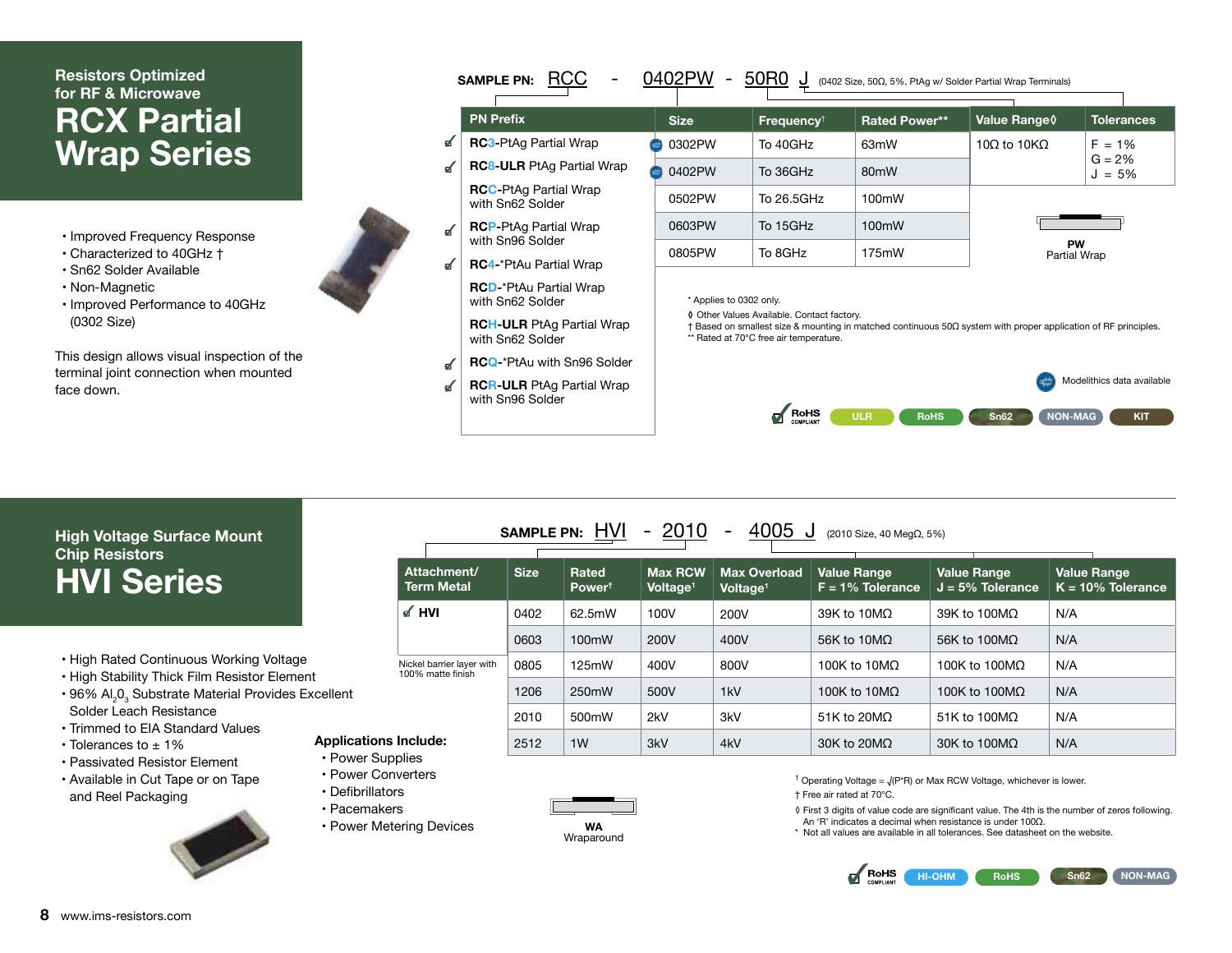## **Single-Sided Resistors IMS Single Sided**

- Gold Terminals Provide Excellent Wire Bondability
- Ultra High Resistance Available
- PtAg or PtAg with Sn62 Solder Available
- Non-Magnetic PtAg Great for Epoxy Attachment

Larger bond pads and optional metallized backplane are available.

**This series is ideal for hybrids and microstrip circuits.**



**SS** Single Sided



1. Available with Au (-1) terminals only. 2. Available in 10% and higher tolerances only

\*1%, 2% not available over 1Mohm.

#### † Free air rated at 70°C.

 $\overline{\phantom{0}}$ 

◊ First 3 digits of value code are significant value. The 4th is the number of zeros following. An 'R' indicates a decimal when resistance is under 100Ω. For 1Teraohm use code 1.0T (if available).

| <b>PN Prefix</b>    | <b>Size (inches)</b> | Rated Powert      | <b>Max RCW Voltage</b> | <b>Term Metal</b>                     | Value Range 0               | <b>Tolerance Ranges*</b>                                                                |
|---------------------|----------------------|-------------------|------------------------|---------------------------------------|-----------------------------|-----------------------------------------------------------------------------------------|
| <b>IMS0171</b>      | $0.025 \times 0.030$ | 30 <sub>m</sub> W | 40VDC                  | ✔<br>$-1$                             | 1 $\Omega$ to 25M $\Omega$  | $F = 1%$<br>1Ω to 25MΩ                                                                  |
| <b>IMS000</b>       | $0.045 \times 0.030$ | 125mW             | 60VDC                  | Au Single-sided                       | $1\Omega$ to $1T\Omega$     | $G = 2\%$<br>1Ω to 25MΩ                                                                 |
| <b>IMS001</b>       | $0.050 \times 0.050$ | 125mW             | 60VDC                  | $\mathcal{A}$<br>$-3$                 | $0.1\Omega$ to 25M $\Omega$ | $J = 5\%$ 1 $\Omega$ to 200M $\Omega$<br>K = 10% 1 $\Omega$ to 1G $\Omega$ <sup>2</sup> |
| <b>IMS0141</b>      | $0.035 \times 0.035$ | 125mW             | 50VDC                  | PtAg Single-sided                     | 1 $\Omega$ to 25M $\Omega$  | M = 20% 1 $\Omega$ to 100G $\Omega^2$                                                   |
| <b>IMS002</b>       | $0.075 \times 0.050$ | 175mW             | 100VDC                 | $-C$                                  | 1 $\Omega$ to 25M $\Omega$  | N = 30% 1.2GQ to 1TQ <sup>2</sup><br>$P = 40\%$ 1Ω to 100GΩ                             |
| <b>IMS009</b>       | $0.080 \times 0.050$ | 175mW             | 150VDC                 | PtAg Single-sided                     | 10Ω to 1GΩ                  | $R = 50\%$ 1.2GQ to 1TQ                                                                 |
| IMSH09 <sup>2</sup> | $0.080 \times 0.050$ | 175mW             | 150VDC                 | with Sn62 Solder                      | 1.2GΩ to 1TΩ                |                                                                                         |
| <b>IMS008</b>       | $0.100 \times 0.025$ | 100mW             | 175VDC                 | $\mathbf{a}$<br>-P                    | 10 $\Omega$ to 1T $\Omega$  |                                                                                         |
| <b>IMS003</b>       | $0.100 \times 0.050$ | 250mW             | 160VDC                 | PtAg Single-sided<br>with Sn96 Solder | 1 $\Omega$ to 25M $\Omega$  |                                                                                         |
| <b>IMS010</b>       | $0.125 \times 0.050$ | 250mW             | 230VDC                 |                                       | 1 $\Omega$ to 25M $\Omega$  |                                                                                         |
| <b>IMS004</b>       | $0.150 \times 0.050$ | 350mW             | 350VDC                 |                                       | 1 $\Omega$ to 25M $\Omega$  |                                                                                         |
| <b>IMS005</b>       | $0.100 \times 0.100$ | 500mW             | 160VDC                 |                                       | $0.1\Omega$ to 25M $\Omega$ |                                                                                         |
| IMS0131             | $0.045 \times 0.030$ | 125mW             | 60VDC                  |                                       | 1 $\Omega$ to 25M $\Omega$  |                                                                                         |
| <b>IMS27771</b>     | $0.030 \times 0.020$ | 30 <sub>m</sub> W | 40VDC                  |                                       | 1 $\Omega$ to 25M $\Omega$  |                                                                                         |

**SAMPLE PN:**  $IMSO17 - 1 - 1201$  F (0.025" x 0.030" Size, 1.2KΩ, 1%, Au Terminals)



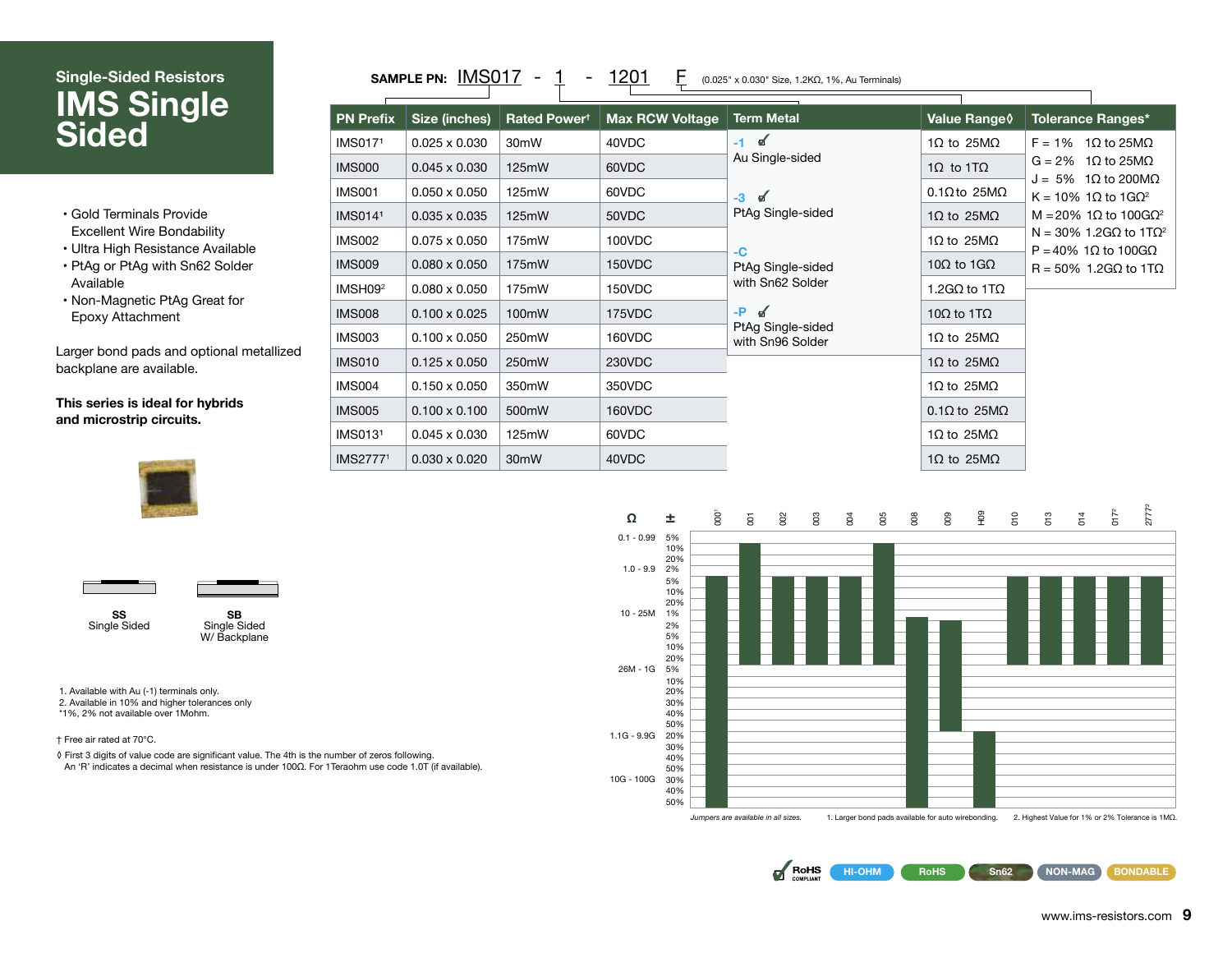## **High Power Single-Sided Alumina Resistors IMS Power Series**

- High Power Dissipation
- Sn62 Solder Available
- Non-Magnetic

Optional metallized backplane is available on all sizes.

**For Higher Power Options See Page 6**



## **SAMPLE PN:**  $\underline{\text{IMS204}}$  -  $\underline{\text{C}}$  -  $\underline{\text{12RO}}$   $\underline{\text{U}}$  (0.440" x 0.180" Size, 12 $\Omega$ , 5%, PtAg w/ Sn62 Solder Terminals)

| <b>PN Prefix</b> | Length |                    | <b>Width</b> |                     | Rated Powert | <b>Max RCW Voltage</b> | <b>Term Metal</b>                         | Value Range                | <b>Tolerance Ranges</b>                                       |
|------------------|--------|--------------------|--------------|---------------------|--------------|------------------------|-------------------------------------------|----------------------------|---------------------------------------------------------------|
| <b>IMS024</b>    | 0.240  | $+.008$<br>$-.002$ | 0.120        | $+.008$<br>$-.002$  | 1W           | 350VDC                 | $\overline{d}$<br>$-1$<br>Au Single-sided | 1Ω to 20MΩ                 | $F = 1\%$ 1 $\Omega$ to 20M $\Omega$<br>$G = 2\%$ 1.0 to 20MQ |
| <b>IMS026*</b>   | 0.120  | $+.008$<br>$-.002$ | 0.240        | $+.012$<br>$-0.008$ | 1W           | 1VDC                   | $\mathbf{d}$<br>$-3$                      | $0.05\Omega$ to 1 $\Omega$ | $J = 5\%$ 1 $\Omega$ to 20M $\Omega$                          |
| <b>IMS202</b>    | 0.360  | $+.008$<br>$-.002$ | 0.140        | $+.008$<br>$-.002$  | 2W           | 800VDC                 | PtAg Single-sided<br>$-C$                 | $1\Omega$ to 20M $\Omega$  | K = 10% 0.05Ω to 20MΩ<br>*IMS026 available in                 |
| <b>IMS204</b>    | 0.440  | $+.008$<br>$-.002$ | 0.180        | $+.008$<br>$-.002$  | 4W           | 1100VDC                | PtAg Single-sided<br>with Sn62 Solder     | $1Ω$ to $20MΩ$             | 10% tolerance only.                                           |
| <b>IMS206</b>    | 0.520  | $+.008$<br>$-.002$ | 0.215        | $+.008$<br>$-.002$  | 6W           | 1400VDC                | -P<br>$\mathcal{A}$<br>PtAg Single-sided  | $1\Omega$ to 20M $\Omega$  |                                                               |
| <b>IMS208</b>    | 0.560  | $+.008$<br>$-.002$ | 0.240        | $+.008$<br>$-.002$  | 8W           | 1500VDC                | with Sn96 Solder                          | 1Ω to 20MΩ                 |                                                               |
| <b>IMS210</b>    | 0.620  | $+.008$<br>$-.002$ | 0.270        | $+.008$<br>$-.002$  | 10W          | 1800VDC                |                                           | 1Ω to 20MΩ                 |                                                               |

#### † Free air rated at 70°C.

◊ First 3 digits of value code are significant value. The 4th is the number of zeros following. An 'R' indicates a decimal when resistance is under 100Ω. For 1Teraohm use code 1.0T (if available).

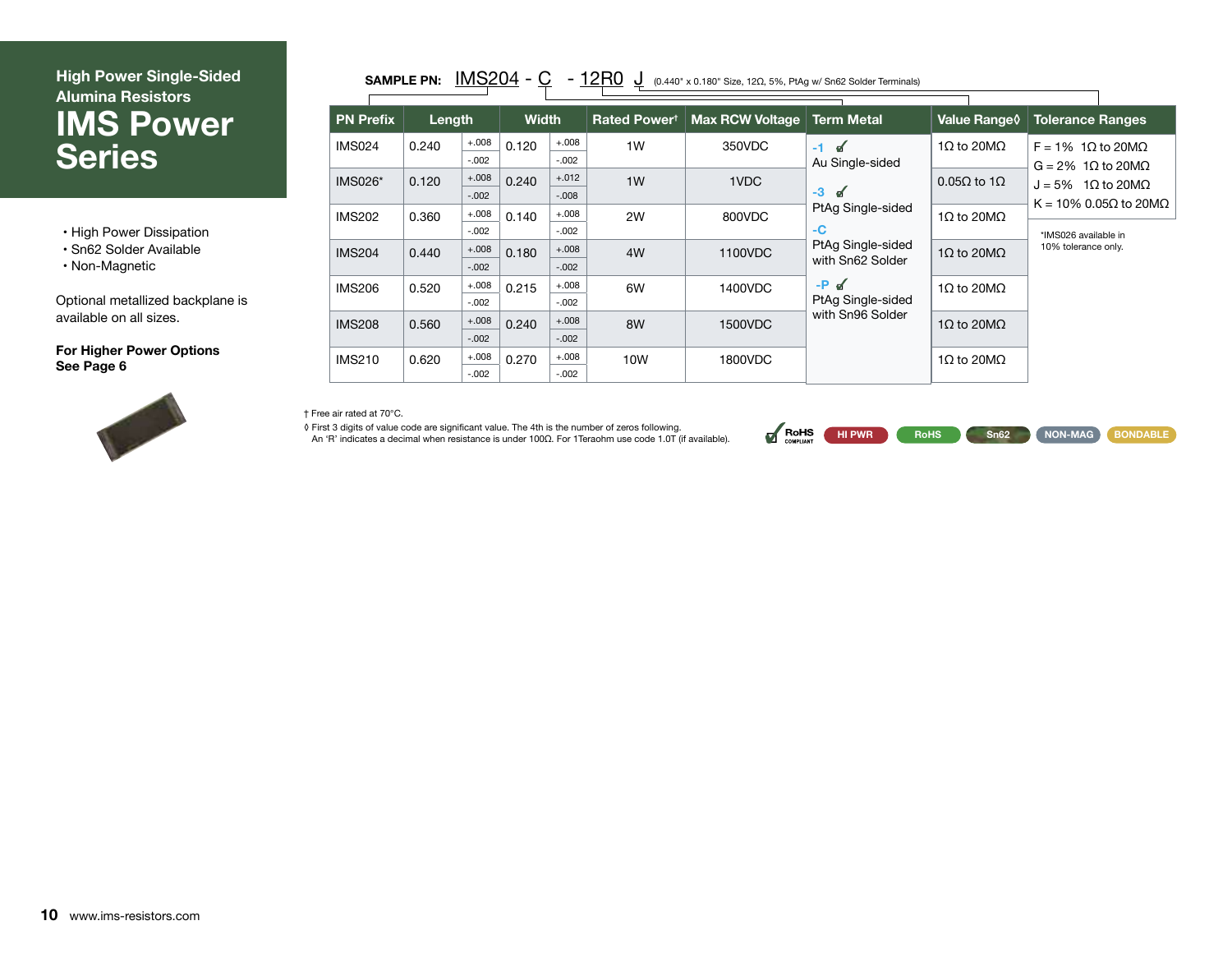## **Full Wrap & Single Wrap to Ground Resistors RCX Series**

✔

✔ ๔

**RCQ-**PtAu w/ Sn96 Solder **RCR-**ULR PtAg Wraparound

with Sn96 Solder

- Values from 1Ω to 1TΩ
- Not Limited to EIA Standard Values
- Sn62 Solder Available
- Non-Magnetic



| SG<br>Single Wrap to<br>Ground |  |
|--------------------------------|--|



- 1. PtAu on wrap terminal (GND side), Au over PtAu on input terminal for 0302 and 0402 only
- 2. RCX-0302 available in 5% and 10% tolerances.
- 3. RCX-0402 through RCX-2512 available in 1%, 2%, 5% and 10% tolerances.
- 4. Values over 200MΩ available in 10%, 15%, 20%, 30%, 35%, 40%, and 50% tolerances.
- \* SG available in RCX-0302 and RCX-0402 only.

Substitute **SG** in place of dash after size to indicate Single Wrap to Ground terminal style.

† Free air rated at 70°C

- ◊ First 3 digits of value code are significant value. The 4th is the number of zeros following.
- An 'R' indicates a decimal when resistance is under 100Ω.

| <b>Attachment/ Term Metal</b>                      | <b>Size</b> | Rated Powert      | <b>Max RCWVoltage</b> | Value Range <sup>04</sup>      | <b>Tolerance Ranges</b>                                       |
|----------------------------------------------------|-------------|-------------------|-----------------------|--------------------------------|---------------------------------------------------------------|
| <b>RC1-Au Wraparound</b>                           | 03022       | 63mW              | 50VDC                 | $1\Omega$ to 25M $\Omega$      | 100 to 25MQ<br>$F = 1\%$                                      |
| <b>RC3-PtAg Wraparound</b>                         | 04023       | 80 <sub>m</sub> W | 50VDC                 | $1Ω$ to $1TΩ$                  | 5Ω to 25MΩ<br>$G = 2\%$                                       |
| <b>RC4-*PtAu Single Wrap</b>                       | 0502        | 100mW             | 50VDC                 | 1Ω to 50MΩ                     | $J = 5\%$ 1 $\Omega$ to 200M $\Omega$<br>$K = 10\%$ 10 to 1GQ |
| <b>RC7-Au over PtAu<sup>1</sup></b>                | 0504        | 125mW             | 50VDC<br>1Ω to 200MΩ  |                                | L = 15% 1Ω to 50GΩ                                            |
| <b>RC8-ULR PtAg Wraparound</b>                     | 0603        | 100mW             | 50VDC                 | $1Ω$ to $1TΩ$                  | $M = 20\%$ 1Ω to 100GΩ<br>$N = 30\%$ 1.0 to 100GQ             |
| <b>RCC-PtAg Wraparound</b><br>with Sn62 Solder     | 0805        | 175mW             | 150VDC                | $1\Omega$ to $1\text{G}\Omega$ | $35 = 35\%$ 1 Q to 100 G Q                                    |
| <b>RCD-*PtAu Single Wrap</b>                       | 1005        | 250mW             | 160VDC                | $1\Omega$ to $1\Omega$         | $P = 40\%$ 1Ω to 100GΩ                                        |
| with Sn62 Solder                                   | 1206        | 250mW             | 200VDC                | $1Ω$ to $1GΩ$                  | Not all values and tolerances                                 |
| <b>RCH-ULR PtAg Wraparound</b><br>with Sn62 Solder | 1505        | 250mW             | 200VDC                | $1Ω$ to $1GΩ$                  | available in all sizes.                                       |
| <b>RCP-PtAg Wraparound</b>                         | 2010        | 500mW             | 200VDC                | $1Ω$ to $1GΩ$                  |                                                               |
| with Sn96 Solder                                   | $2512^3$    | 1W                | 200VDC                | $1Ω$ to $1GΩ$                  |                                                               |

SAMPLE PN: RCC - 0805 - 2003 J (0805 Size, 200KΩ, 5%, PtAg w/ Sn62 Solder Terminals)



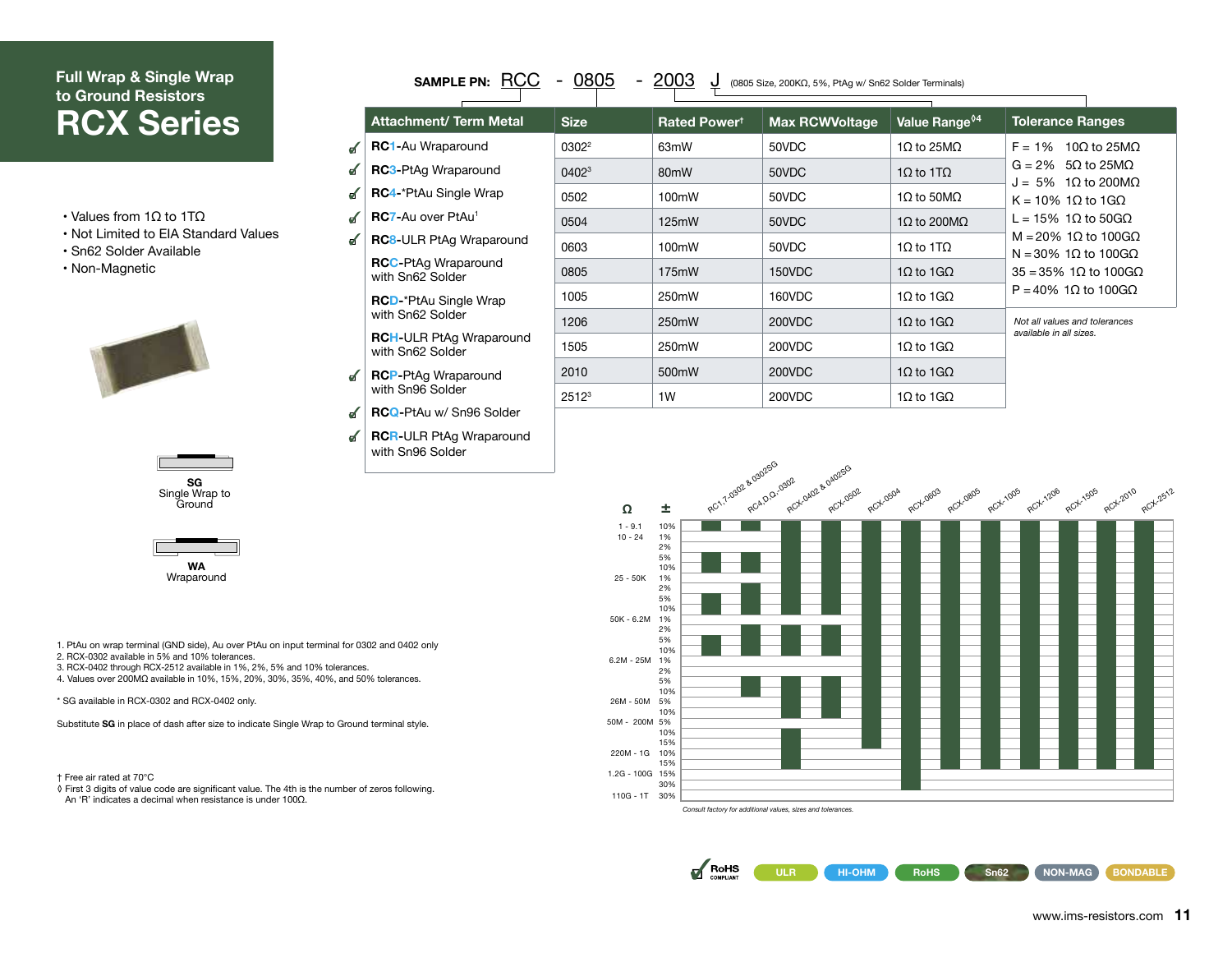### **Thick Film Nickel Barrier Solderable Resistors RXI Series**

- Large Inventory Available for Same-day Shipping
- Partial Reel Quantities Available
- Low Minimum Order Quantities
- 100% Matte Tin Finish over Nickel Barrier Terminals



|                          | - 0402 -<br><u>49R9 F</u><br>SAMPLE PN: RCI<br>(0402 Size, 49.9Ω, 1%, Nickel Barrier Terminals) |             |                          |                        |                                             |                   |  |  |  |
|--------------------------|-------------------------------------------------------------------------------------------------|-------------|--------------------------|------------------------|---------------------------------------------|-------------------|--|--|--|
|                          |                                                                                                 |             |                          |                        |                                             |                   |  |  |  |
|                          | <b>PN Prefix</b>                                                                                | <b>Size</b> | Rated Power <sup>t</sup> | <b>Max RCW Voltage</b> | Value Range 0                               | <b>Tolerances</b> |  |  |  |
| $\overline{\mathcal{A}}$ | <b>RCI-</b>                                                                                     | 01005       | 30 <sub>m</sub> W        | 15VDC                  | E96 Values - 10Ω to 1MΩ                     | $F = 1%$          |  |  |  |
|                          | Nickel Barrier Layer with                                                                       |             |                          |                        | E24 Values - 1Ω to 10MΩ                     | $J = 5%$          |  |  |  |
|                          | 100% Matte Tin Finish                                                                           | 0201        | 50 <sub>m</sub> W        | 25VDC                  | E96 Values - 10Ω to 1MΩ                     | $F = 1%$          |  |  |  |
|                          |                                                                                                 |             |                          |                        | E24 Values - 1Ω to 10MΩ                     | $J = 5%$          |  |  |  |
|                          |                                                                                                 | 0402        | 63mW                     | 50VDC                  | E96 Values - $1\Omega$ to $10M\Omega$       | $F = 1%$          |  |  |  |
|                          |                                                                                                 |             |                          |                        | E24 Values - 1Ω to 10MΩ                     | $J = 5%$          |  |  |  |
|                          |                                                                                                 | 0603        | 100mW                    | 50VDC                  | E96 Values - 1Ω to 10MΩ                     | $F = 1%$          |  |  |  |
|                          |                                                                                                 |             |                          |                        | E24 Values - 1Ω to 22MΩ                     | $J = 5%$          |  |  |  |
|                          |                                                                                                 | 0805(S)     | 175mW (350mW)            | 150VDC                 | E96 Values - 1Ω to 10MΩ                     | $F = 1%$          |  |  |  |
|                          |                                                                                                 |             |                          |                        | E24 Values - $1\Omega$ to 22M $\Omega$      | $J = 5%$          |  |  |  |
|                          |                                                                                                 | 0805*       | 125mW                    | 150VDC                 | E96 Values - 1Ω to 10MΩ                     | $F = 1%$          |  |  |  |
|                          |                                                                                                 |             |                          |                        | E24 Values - 1Ω to 22MΩ                     | $J = 5%$          |  |  |  |
|                          |                                                                                                 | 1206(S)     | 250mW (500mW)            | 200VDC                 | E96 Values - 1Ω to 10MΩ                     | $F = 1%$          |  |  |  |
|                          |                                                                                                 |             |                          |                        | E24 Values - 1Ω to 22MΩ                     | $J = 5%$          |  |  |  |
|                          |                                                                                                 | 1206*       | 250mW                    | 200VDC                 | E96 Values - 1Ω to 10MΩ                     | $F = 1%$          |  |  |  |
|                          |                                                                                                 |             |                          |                        | E24 Values - $1\Omega$ to 22M $\Omega$      | $J = 5%$          |  |  |  |
|                          |                                                                                                 | $2010(S)^*$ | 750mW (1W)               | 200VDC                 | E96 Values - 1Ω to 1MΩ                      | $F = 1%$          |  |  |  |
|                          |                                                                                                 |             |                          |                        | E24 Values - $1\Omega$ to $1\text{M}\Omega$ | $J = 5%$          |  |  |  |
|                          |                                                                                                 | $2512(S)^*$ | 1W (2W)                  | 200VDC                 | E96 Values - 1Ω to 1MΩ                      | $F = 1%$          |  |  |  |
|                          |                                                                                                 |             |                          |                        | E24 Values - 1Ω to 1MΩ                      | $J = 5%$          |  |  |  |
| ๔                        | <b>RLI-</b>                                                                                     | 0805        | 125mW                    | 150VDC                 | E24 Values - 0.1Ω to 1Ω                     | $G = 2%$          |  |  |  |
|                          | <b>Low Value Nickel</b><br>Barrier Layer with 100%                                              |             |                          |                        | E24 Values - 0.1Ω to 1Ω                     | $J = 5%$          |  |  |  |
|                          | Matte Tin Finish                                                                                | 1206        | 250mW                    | <b>200VDC</b>          | E24 Values - $0.1\Omega$ to $1\Omega$       | $G = 2%$          |  |  |  |
|                          |                                                                                                 | 1210        | 500mW                    | 200VDC                 | E24 Values - .068Ω to 1Ω                    | $J = 5%$          |  |  |  |



† Free air rated at 70°C

◊ First 3 digits of value code are significant value. The 4th is the number of zeros following An 'R' indicates a decimal when resistance is under 100Ω.

\* User trimmable versions, non-EIA values and tolerances available, contact factory

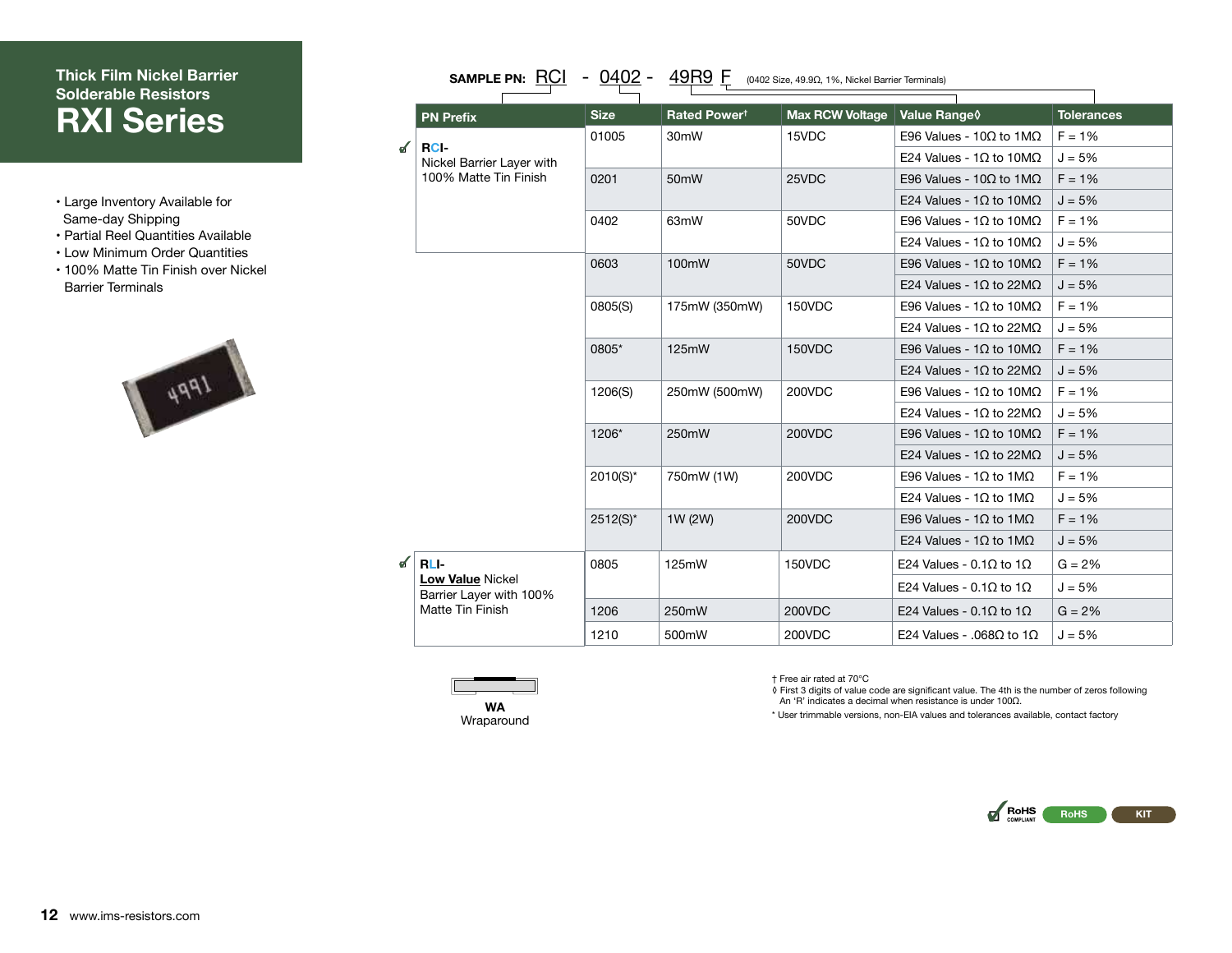## **High Value Wraparound Resistors HCX Series**

- Ultra High Resistance
- Not Limited to EIA Standard Values
- Sn62 Solder Available
- Non-Magnetic

#### **Applications Include:**

- Sensors
- Current Flow Management
- Test & Measurement
- Piezoelectrics

| SAMPLE PN: $HCC - 2010$             |                   | $-3009$<br>N | (2010 Size, 300GΩ, 30%, PtAg w/ Sn62 Solder Terminals) |                           |                                                  |
|-------------------------------------|-------------------|--------------|--------------------------------------------------------|---------------------------|--------------------------------------------------|
| <b>Attachment/ Term Metal</b>       | Size <sup>1</sup> | Rated Powert | <b>Max RCW Voltage</b>                                 | Value Range $\sqrt[6]{ }$ | <b>Tolerance Ranges</b>                          |
| $HC3-$<br>PtAg Wraparound           | 0805<br>175mW     |              | 150VDC                                                 | 1.2GΩ to 1TΩ              | L = 15% 1.2G to 1TQ<br>$M = 20\%$ 1.2G to 1TQ    |
| HCC-                                | 1206              | 250mW        | 200VDC                                                 | 1.2GQ to 1TQ              | $N = 30\%$ 1.2G to 1TQ                           |
| PtAg Wraparound with Sn62<br>Solder | 2010              | 500mW        | 200VDC                                                 | 1.2GΩ to 1TΩ              | $P = 40\%$ 1.2G to 1TQ<br>$R = 50\%$ 1.2G to 1TQ |

**HCP-**

PtAg Wraparound with Sn96 Solder

**HCR-**

ULR PtAg Wraparound with Sn96 Solder

1 Smaller sizes available. Please contact factory.

† Free air rated at 70°C<br>◊ First 3 digits of value code are significant value. The 4th is the number of zeros following. For 1Teraohm use code 1.0T. (if available).



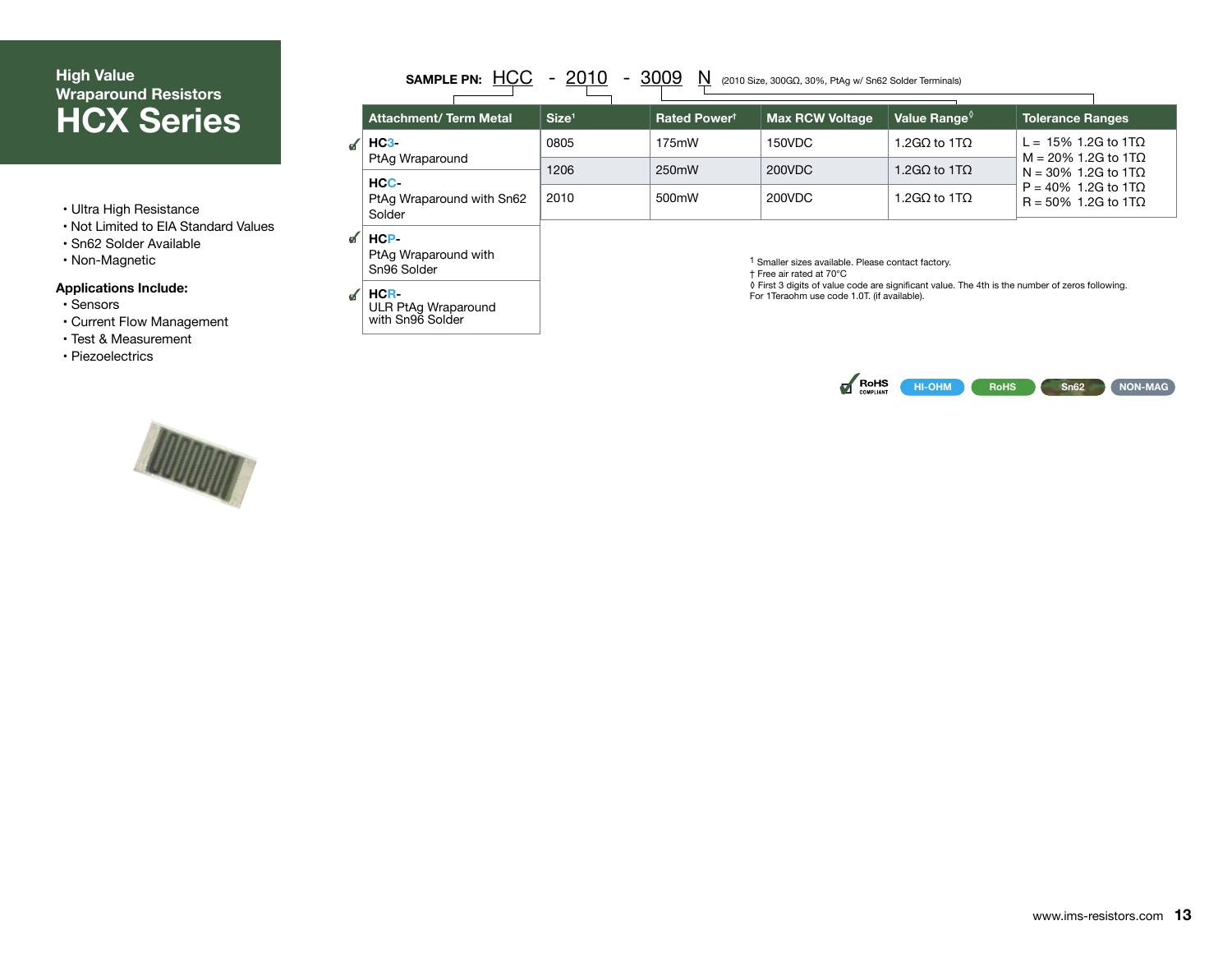## **Current Sensing Thin Film Nickel Barrier Resistors LCI Series**

- Ultra Low Resistance
- 100% Matte Tin Finish over Nickel Barrier Terminals
- Values from 0.003Ω

**Applications Include:**

- **Stepping Motors**
- **Switching Power Supplies**
- **Voltage Regulation**
- **DC-DC Converters**
- **Battery Monitors**



| <b>PN Prefix</b>                                                                    | <b>Size</b> | Length            | <b>Width</b>      | <b>Height</b><br>(max) | <b>Thickness</b><br>(max) | Rated<br>Power <sup>t</sup> | $m\Omega$                                       | <b>TCR</b>                   | <b>Max RCW Voltage</b>  | <b>Tolerances</b>                |
|-------------------------------------------------------------------------------------|-------------|-------------------|-------------------|------------------------|---------------------------|-----------------------------|-------------------------------------------------|------------------------------|-------------------------|----------------------------------|
| $LCI - \mathscr{A}$<br><b>Nickel Barrier</b><br>Layer with 100%<br>Matte Tin Finish | 0402        | $0.039 + 0.002$   | $0.020 \pm 0.002$ | 0.017                  | $0.008 + 0.004$           | 63mW                        | 50-100<br>102-500<br>510-1000                   | ±400<br>±300<br>±200         | $=\sqrt{PR}$            | $F = 1%$<br>$G = 2%$<br>$J = 5%$ |
|                                                                                     | 0603        | $0.063 \pm 0.004$ | $0.031 \pm 0.004$ | 0.022                  | $0.012 \pm 0.008$         | 100mW                       | $20 - 50$<br>50-100<br>102-500<br>510-1000      | ±600<br>±400<br>±300<br>±200 |                         |                                  |
|                                                                                     | 0805        | $0.079 + 0.006$   | $0.049 + 0.006$   | 0.026                  | $0.016 + .010$            | 125mW                       | $20 - 50$<br>$51 - 100$<br>102-500<br>510-1000  | ±600<br>±400<br>±300<br>±200 | <b>WA</b><br>Wraparound |                                  |
|                                                                                     | 1206        | $0.120 \pm 0.006$ | $0.061 \pm 0.006$ | 0.026                  | $0.016 \pm 0.010$         | 250mW                       | $10 - 20$<br>$21 - 50$<br>$51 - 91$<br>100-1000 | ±600<br>±400<br>±300<br>±200 |                         |                                  |
|                                                                                     | 2010        | $0.197 + 0.008$   | $0.096 + 0.006$   | 0.030                  | $0.020 \pm 0.010$         | 750mW                       | $10 - 20$<br>$21 - 50$<br>$51 - 91$<br>100-1000 | ±600<br>±400<br>±300<br>±200 |                         |                                  |
|                                                                                     | 2512        | $0.250 \pm 0.008$ | $0.124 \pm 0.006$ | 0.028                  | $0.022 \pm 0.010$         | 1W                          | $10 - 20$<br>$21 - 50$<br>$51 - 91$<br>100-100  | ±600<br>±400<br>±300<br>±200 |                         |                                  |
|                                                                                     | 1225        | $0.122 \pm 0.006$ | $0.248 \pm 0.006$ | 0.041                  | $0.022 \pm 0.010$         | 3W                          | $3-5$<br>$6 - 20$<br>$21 - 30$<br>33-1000       | ±300<br>±200<br>±150<br>±100 |                         |                                  |

SAMPLE PN: <u>LCI</u> - 1225 - R047 J (1225 size, 0.047Ω, 5% with Nickel Barrier)

† Free air rated at 70°C. ◊ First 3 digits of value code are significant value. The 4th is the number of zeros following. An 'R' indicates a decimal when resistance is under 100Ω.

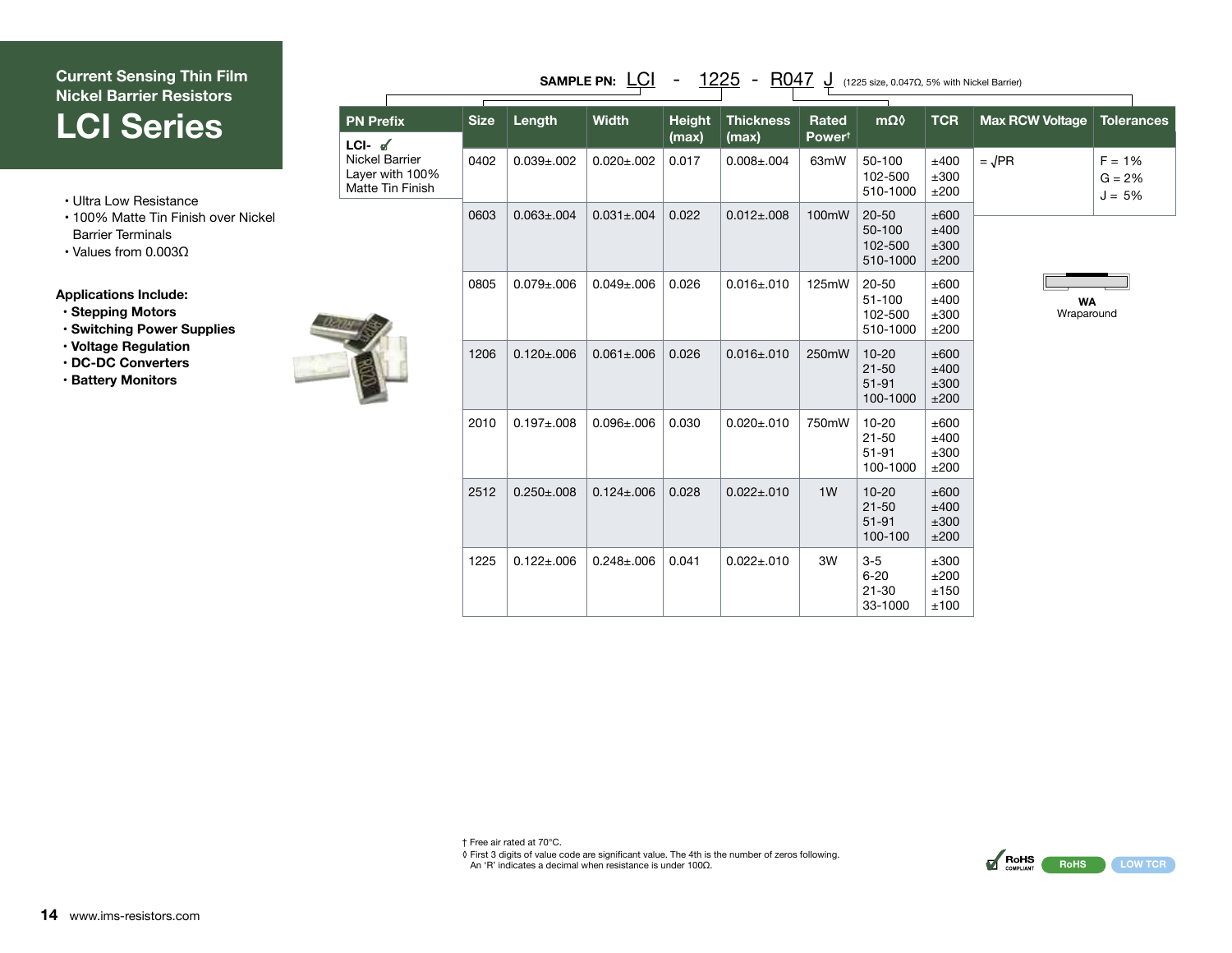## **Precision Thin Film Nickel Barrier Resistors TPI Series**

- Low TCRs and Tight Tolerances
- Large Inventory for Same Day Shipping
- Partial Reel Quantities Available
- 100% Matte Tin Finish over Nickel Barrier Terminals
- Low Minimum Order Quantities

Tighter Tolerances to 0.01% Available. Please contact factory.

\* Available as special order only Add "N" after size for 10PPM Add "V" after size for 5PPM (i.e. TPI-0805V-49R9B for 5PPM)

† Free air rated at 70°C.



◊ First 3 digits of value code are significant value. The 4th is the number of zeros following.

An 'R' indicates a decimal when resistance is under 100Ω.

| <b>PN Prefix</b>                  | <b>Size</b>                                                             | Length            | <b>Width</b>                           | <b>Height</b><br>(max) | Rated<br>Power <sup>t</sup> | <b>Max RCW</b>                            | Value Range 0                                 | <b>Tolerances</b>        |
|-----------------------------------|-------------------------------------------------------------------------|-------------------|----------------------------------------|------------------------|-----------------------------|-------------------------------------------|-----------------------------------------------|--------------------------|
| TPI-<br>✔                         |                                                                         |                   |                                        |                        |                             | <b>Voltage</b>                            |                                               |                          |
| Nickel Barrier<br>Layer with 100% | 0402                                                                    | $0.039 \pm 0.002$ | $0.020 \pm 0.002$                      | 0.016                  | 63 <sub>m</sub> W           | 25VDC                                     | E96 Values - 10 $\Omega$ to 205K $\Omega$     | $B = 0.1%$<br>$D = 0.5%$ |
| Matte Tin Finish                  | 0603                                                                    | $0.063 \pm 0.008$ | $0.031 \pm 0.008$                      | 0.022                  | 63 <sub>m</sub> W           | 50VDC                                     | E96 Values - $4.7\Omega$ to $1\text{M}\Omega$ | $B = 0.1%$               |
|                                   |                                                                         |                   | E96 Values - $2\Omega$ to 1M $\Omega$  | $D = 0.5%$             |                             |                                           |                                               |                          |
|                                   | 0.026<br>0805<br>$0.079 + 0.08$<br>$0.049 \pm 0.008$<br>100mW<br>100VDC |                   | E96 Values - $4.7\Omega$ to $2M\Omega$ | $B = 0.1%$             |                             |                                           |                                               |                          |
|                                   |                                                                         |                   |                                        |                        |                             |                                           | E96 Values - $1\Omega$ to $2M\Omega$          | $D = 0.5%$               |
|                                   | 1206<br>$0.124 \pm 0.010$                                               | $0.063 \pm 0.008$ | 0.026                                  | 125mW                  | 150VDC                      | E96 Values - $4.7\Omega$ to 2.5M $\Omega$ | $B = 0.1%$                                    |                          |
|                                   |                                                                         |                   |                                        |                        |                             |                                           | E96 Values - $1\Omega$ to 2.5M $\Omega$       | $D = 0.5%$               |
|                                   | 1210                                                                    | $0.124 \pm 0.06$  | $0.100 + 0.006$                        | 0.026                  | 250mW                       | 150VDC                                    | E96 Values - $4.7\Omega$ to 2.5M $\Omega$     | $B = 0.1%$               |
|                                   |                                                                         |                   |                                        |                        |                             |                                           | E96 Values - $1\Omega$ to 2.5M $\Omega$       | $D = 0.5%$               |
|                                   | 2010                                                                    | $0.200 + 0.006$   | $0.100 \pm 0.006$                      | 0.026                  | 250mW                       | 150VDC                                    | E96 Values - $4.7\Omega$ to $3M\Omega$        | $B = 0.1%$               |
| <b>WA</b>                         |                                                                         |                   |                                        |                        |                             |                                           | E96 Values - $1\Omega$ to $3M\Omega$          | $D = 0.5%$               |
| Wraparound                        | 2512                                                                    | $0.250 \pm 0.006$ | $0.122 \pm 0.006$                      | 0.026                  | 500mW                       | 150VDC                                    | E96 Values - $4.7\Omega$ to $3M\Omega$        | $B = 0.1%$               |
|                                   |                                                                         |                   |                                        |                        |                             |                                           | E96 Values - $1\Omega$ to $3M\Omega$          | $D = 0.5%$               |

#### **TCR**

| Part     | 25 ppm/ $\degree$ C            | 10 ppm/ $\textdegree$ C3     | $5$ ppm/ $^{\circ}$ C3 |
|----------|--------------------------------|------------------------------|------------------------|
| TPI-0402 | 10 $\Omega$ to 205K $\Omega$   | $49.9\Omega$ to 12K $\Omega$ | $49.9Q$ to $3KQ$       |
| TPI-0603 | 20 to 1MO                      | $4.7\Omega to 332K\Omega$    | 24.90 to $15K0$        |
| TPI-0805 | $1\Omega$ to $2\text{M}\Omega$ | $4.7\Omega to 500K\Omega$    | 24.90 to 30KO          |
| TPI-1206 | 10 to 2.5KQ                    | $4.7\Omega$ to 1M $\Omega$   | 24.90 to 50 KQ         |
| TPI-1210 | 10 to 2.5KQ                    | $4.7\Omega$ to 1M $\Omega$   | 24.90 to 100KO         |
| TPI-2010 | $1\Omega$ to $3\text{M}\Omega$ | $4.7\Omega$ to 1M $\Omega$   | 24.90 to 100 KQ        |
| TPI-2512 | $1\Omega$ to $3\text{M}\Omega$ | $4.7\Omega$ to 1M $\Omega$   | 24.9Ω to 100KΩ         |

Available as special order. Add 'N' after size for 10 ppm. Add 'V' after size for 5 ppm.



**SAMPLE PN:**  $\overline{TPI}$  -  $\overline{0402}$  -  $\overline{49R9}$   $\overline{B}$  (0402 Size, 49.9Ω, 0.1% with Nickel Barrier)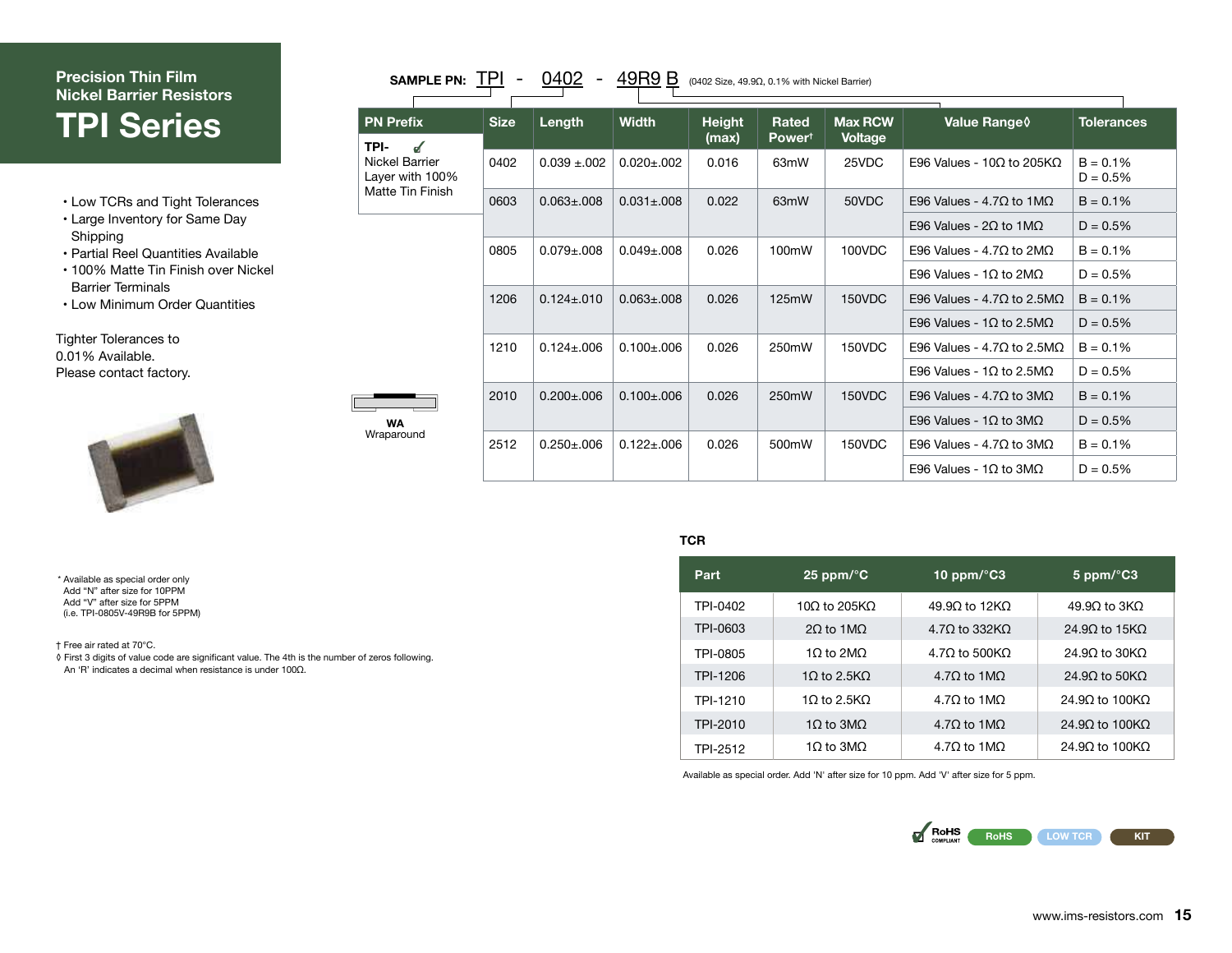## **Metal Foil Current Sensing Surface Mount Chip Resistors MLI Series**

• High Stability Metal Foil Technology

- Single Sided or Full Wraparound **Terminals**
- 100% Tin over Nickel Barrier for Solder Attachment
- Resistance Values from 0.001Ω to 0.500Ω
- Tolerances to  $\pm$  1%
- $\cdot$  TCR to  $\pm$  50 PPM/°C
- Available in Cut Tape or on Tape and Reel Packaging

| 025  |
|------|
| R006 |

† Free air rated at 70°C.

- Highest resistor value is 500 mΩ (R500). ◊ First 3 digits of value code are significant value. The 4th is the number
- of zeros following.
- An 'R' indicates a decimal when resistance is under 100Ω.

For example: 0.005Ω is noted as R005, 0.05Ω is noted as R050.

|                  | <b>SAMPLE PN:</b> | MLI<br>$\sim$      | 1835WA                       | R005<br>$\equiv$          | (1835 Size, wraparound, 5 milliohms, 1%) |                        |                       |           |                        |
|------------------|-------------------|--------------------|------------------------------|---------------------------|------------------------------------------|------------------------|-----------------------|-----------|------------------------|
| <b>PN Prefix</b> | <b>Size</b>       | Lenath<br>$+0.008$ | Width<br>$(1 + 0.008)^{1/2}$ | <b>Thickness</b><br>lmay) | Terminal<br><b>Width</b>                 | Rated<br><b>Dowart</b> | Value<br><b>Dange</b> | Tolerance | ∣ Attachment<br>Mathod |

| FN FIEIL                                              | oize          | Lengur   | wuun     | THUMICSS | rerminar                                      | nateu              |                                                    | value                |               | TUIBLAHUB            | Allachneill | тепппаг |
|-------------------------------------------------------|---------------|----------|----------|----------|-----------------------------------------------|--------------------|----------------------------------------------------|----------------------|---------------|----------------------|-------------|---------|
| $\mathbf{d}$<br><b>MLI</b>                            |               | ± 0.008" | ± 0.008" | (max)    | <b>Width</b>                                  | Power <sup>t</sup> | 'Range≬,                                           |                      | <b>Method</b> | <b>Metallization</b> |             |         |
| Nickel Barrier<br>Layer with 100%<br>Matte Tin Finish | <b>1835SS</b> | .180"    | .350"    | 0.028"   | 2 m $\Omega$ up 0.028"<br>1 m $\Omega$ 0.063" | 5W                 | $.001\Omega$<br>$.002\Omega$ .<br>$003\Omega$ - up | ±5%<br>$±2\%$<br>±1% | Solder        | NiCr/Ni/Sn           |             |         |
|                                                       | 1835WA        | .180"    | .350"    | 0.028"   | 2 m $\Omega$ up 0.028"<br>1 m $\Omega$ 0.063" | 4W                 | $.001\Omega$<br>$.002\Omega$<br>.003 $\Omega$ - up | ±5%<br>$±2\%$<br>±1% | Solder        | NiCr/Ni/Sn           |             |         |
|                                                       | 2043SS        | .200"    | .430"    | 0.028"   | 2 m $\Omega$ up 0.031"<br>1 m $\Omega$ 0.063" | 6W                 | $.001\Omega$<br>$.002\Omega$<br>.003 $\Omega$ - up | ±5%<br>$±2\%$<br>±1% | Solder        | NiCr/Ni/Sn           |             |         |
|                                                       | 2043WA        | .200"    | .430"    | 0.028"   | 2 m $\Omega$ up 0.031"<br>1 m $\Omega$ 0.063" | 5W                 | $.001\Omega$<br>$.002\Omega$<br>.003 $\Omega$ - up | ±5%<br>$±2\%$<br>±1% | Solder        | NiCr/Ni/Sn           |             |         |



| W٨ |  |
|----|--|

**WA** Wraparound

| <b>Item</b>            | <b>Specification</b>                                                                                          |
|------------------------|---------------------------------------------------------------------------------------------------------------|
| Operating Temperature: | -55 $^{\circ}$ C to +150 $^{\circ}$ C                                                                         |
| TCR:                   | 1 m $\Omega$ ± 200 ppm/ $\degree$ C<br>2 m $\Omega$ ± 100 ppm/ $\degree$ C<br>3 m $\Omega$ up $\pm$ 50 ppm/°C |
| Resistance Range       | 1 m $\Omega$ - 9 m $\Omega$ (1 m $\Omega$ steps)<br>10 m $\Omega$ - 500 m $\Omega$ (E-6 values)               |
| Substrate Material     | 99.6% Alumina                                                                                                 |



**Terminal**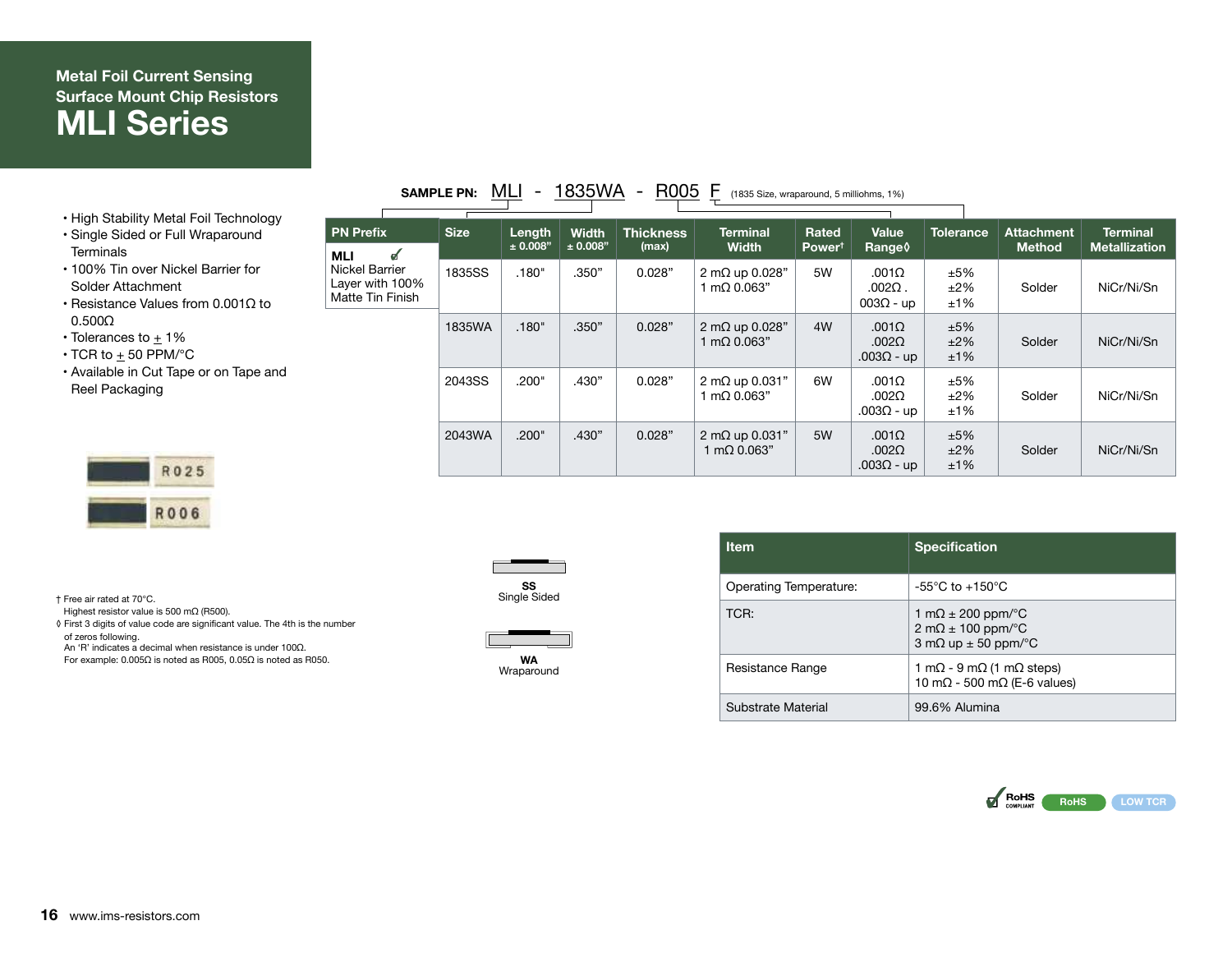## **Thin Film Nickel Barrier Attenuators A-Series**

- Characterized to 50GHz †
- 100% Matte Tin Finish over Nickel Barrier **Terminals**
- 50 Ohm Nominal Impedance
- Sample Kits Available
- Low Minimum Order Quantities
- Available in Cut Tape or on Tape and Reel Packaging



|  | <b>V</b> Other Values Available. Contact factory. |  |  |
|--|---------------------------------------------------|--|--|
|  | 4 Deced an employ since measurable in more        |  |  |

- **◊** Other Values Available. Contact factory. † Based on smallest size & mounting in matched continuous 50Ω system with proper application of RF principles.
- \* Max RCW Voltage Based on √P\*R.
- \*\* Rated at 70°C free air temperature.

## **SAMPLE PN:**  $\underbrace{A - 0805 - C}$  -  $\underbrace{03DB}$  (0805 Size, 50Ω, 3dB, Nickel Barrier Terminals)

|    | <b>PN Prefix/Size</b>      | Length            | <b>Width</b>      | <b>Height</b><br>(max) | <b>Terminal</b><br>(mins) | Value<br>Range≬  | Rated<br>Power** |
|----|----------------------------|-------------------|-------------------|------------------------|---------------------------|------------------|------------------|
| ✓€ | A-0402WA-C                 | $0.039 \pm 0.002$ | $0.020 \pm 0.002$ | 0.015"                 | $0.011 \pm 0.002$         | 00 to 10dB       | 32mW             |
| ๔  | IMS2652-C (0402 face down) | $0.039 \pm 0.002$ | $0.020 \pm 0.002$ | 0.015"                 | $0.011 \pm 0.002$         |                  | 32mW             |
| ๔  | <b>IMS2647</b>             | $0.039 \pm 0.002$ | $0.020 \pm 0.002$ | 0.015"                 | $0.011 \pm 0.002$         |                  | 32mW             |
| ๔  | A-0603-C                   | $0.063 \pm 0.004$ | $0.032 \pm 0.004$ | 0.020"                 | $0.020 \pm 0.006$         |                  | 63mW             |
| ๔  | IMS2533 (0603 face down)   | $0.063 \pm 0.004$ | $0.032 \pm 0.004$ | 0.020"                 | $0.020 \pm 0.006$         |                  | 63mW             |
| ๔  | A-0805-C                   | $0.079 \pm 0.008$ | $0.049 \pm 0.008$ | 0.020"                 | $0.020 \pm 0.008$         |                  | 100mW            |
| ๔  | IMS1141 (0805 face down)   | $0.079 \pm 0.008$ | $0.049 \pm 0.008$ | 0.020"                 | $0.020 \pm 0.0082$        |                  | 100mW            |
| ๔  | A-1206-C                   | $0.126 \pm 0.008$ | $0.063 \pm 0.08$  | 0.020"                 | $0.039 \pm 0.010$         | 00 to 10dB, 16dB | 125mW            |
| ɗ  | A-1612                     | $0.165 \pm 0.008$ | $0.118 \pm 0.008$ | 0.038"                 | $0.035 \pm 0.020$         | 00 to 10dB, 16dB | 250mW            |

#### **Input Power**

|      | A-0402WA<br><b>IMS2647</b><br><b>IMS2652</b> | A-0603<br><b>IMS2533</b> | A-0805<br><b>IMS1141</b> | $A-1206$ | A-1612 |
|------|----------------------------------------------|--------------------------|--------------------------|----------|--------|
| 1dB  | 155mW                                        | 300mW                    | 485mW                    | 607mW    | 1.2W   |
| 2dB  | 87mW                                         | 171mW                    | 271mW                    | 339mW    | 678mW  |
| 3dB  | 64mW                                         | 126mW                    | 200mW                    | 251mW    | 501mW  |
| 4dB  | 53 <sub>m</sub> W                            | 105mW                    | 166mW                    | 208mW    | 415mW  |
| 5dB  | 47mW                                         | 92mW                     | 146mW                    | 183mW    | 365mW  |
| 6dB  | 43mW                                         | 85mW                     | 134mW                    | 168mW    | 336mW  |
| 7dB  | 40 <sub>m</sub> W                            | 79mW                     | 125mW                    | 156mW    | 313mW  |
| 8dB  | 38mW                                         | 75mW                     | 119mW                    | 148mW    | 297mW  |
| 9dB  | 37 <sub>m</sub> W                            | 72mW                     | 114mW                    | 143mW    | 286mW  |
| 10dB | 36mW                                         | 70 <sub>m</sub> W        | 111mW                    | 139mW    | 278mW  |

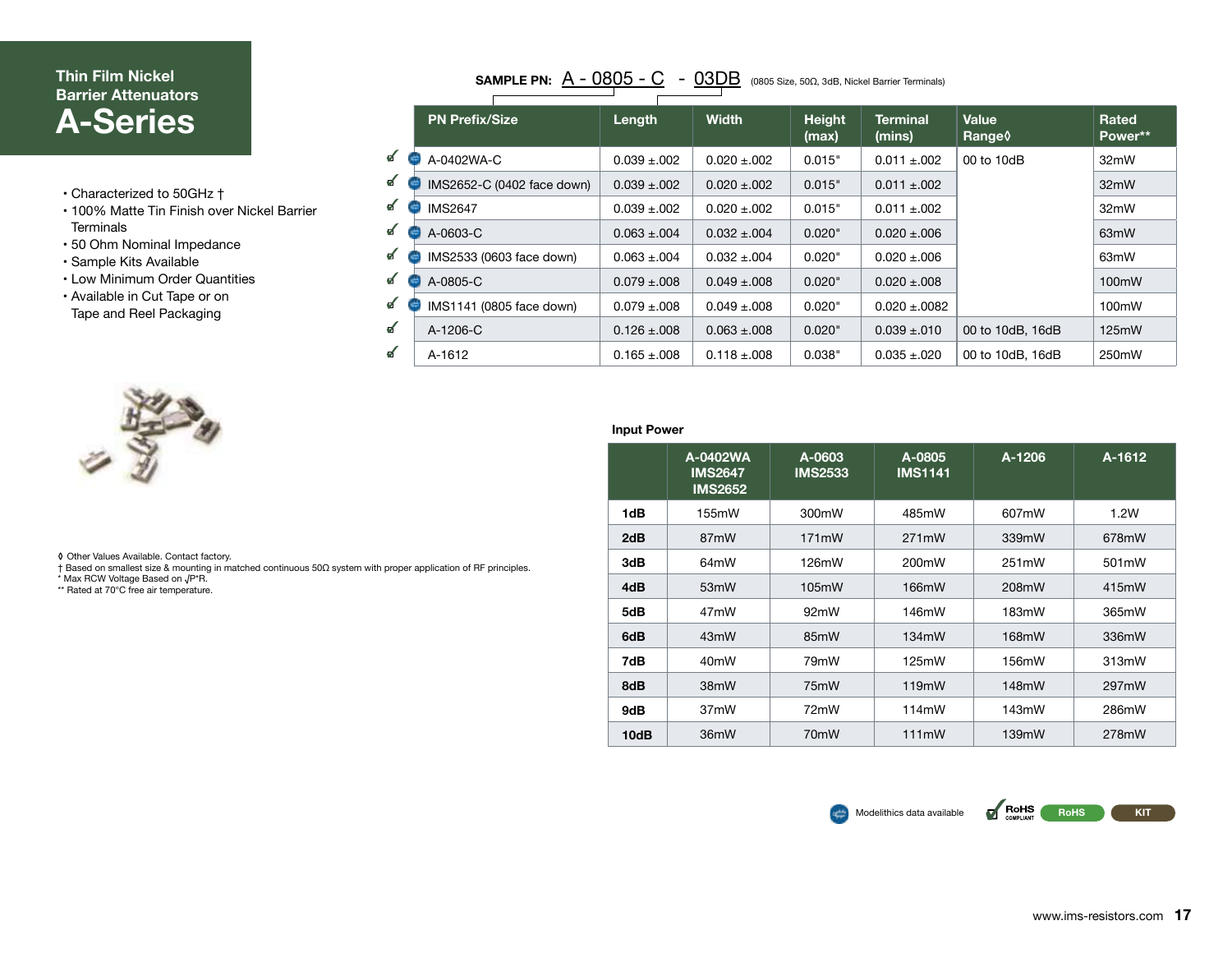### **High Power A***l***N Thick Film Attenuators V-Se**

| <u>High Power AcN</u><br><b>Thick Film Attenuators</b>                | SAMPLE PN: V G 3 - 3725 SG - 05D0<br>(3725 Size, 22dB, PtAg Terminals) |                              |                                                                                                 |             |                        |                         |                                                                                                                                                                                                                                                                                                     |                    |                           |                             |                  |
|-----------------------------------------------------------------------|------------------------------------------------------------------------|------------------------------|-------------------------------------------------------------------------------------------------|-------------|------------------------|-------------------------|-----------------------------------------------------------------------------------------------------------------------------------------------------------------------------------------------------------------------------------------------------------------------------------------------------|--------------------|---------------------------|-----------------------------|------------------|
| V-Series                                                              | <b>PN</b>                                                              | <b>Thickness</b>             | <b>Term Metal</b>                                                                               | <b>Size</b> | 5db, $T = 50^{\circ}C$ | $3db, T = 100^{\circ}C$ | <b>Term Style</b>                                                                                                                                                                                                                                                                                   | <b>Value Range</b> |                           | <b>Attenuation Accuracy</b> |                  |
|                                                                       | v                                                                      | $D = 0.015"$<br>$G = 0.025"$ | $3 -$<br>$\mathcal{A}$<br>PtAg                                                                  | D-2010      | <b>56W</b>             | 37W                     | <b>WA</b><br>Wraparound                                                                                                                                                                                                                                                                             | 00dB to<br>30dB    | '0' indicates<br>whole dB | $0 - 3dB$<br>$3.5 - 13dB$   | ±0.2dB<br>±0.3dB |
|                                                                       |                                                                        |                              | $7-$<br>ᢦ                                                                                       | D-2512      | <b>125W</b>            | 81W                     |                                                                                                                                                                                                                                                                                                     |                    | increments.               |                             |                  |
|                                                                       |                                                                        |                              | Au over PtAu (input)                                                                            | $D-3725$    | 423W                   | <b>276W</b>             | SG                                                                                                                                                                                                                                                                                                  |                    | '5' indicates             | 13.5 - 30dB                 | ±0.5dB           |
| • High Power Dissipation <sup>‡</sup><br>• Aluminum Nitride Substrate |                                                                        |                              | PtAu (ground)<br>$8 -$<br>ರ<br><b>ULR PtAg</b>                                                  | G-2010      | 34W                    | <b>22W</b>              | Single Wrap to<br>Ground                                                                                                                                                                                                                                                                            |                    | 0.5dB<br>increments       |                             |                  |
| • Sn62 Solder                                                         |                                                                        |                              |                                                                                                 | G-2512      | <b>75W</b>             | 49W                     |                                                                                                                                                                                                                                                                                                     |                    | up to 16.5dB.             |                             |                  |
| • Attenuation to 30dB                                                 |                                                                        |                              |                                                                                                 | G-3725      | 254W                   | <b>165W</b>             |                                                                                                                                                                                                                                                                                                     |                    |                           |                             |                  |
| • Half dB Increments<br>• 50 Ohm Nominal Impedance                    |                                                                        |                              | $\mathbf{C}$<br>PtAg with Sn62<br>Solder                                                        |             |                        |                         |                                                                                                                                                                                                                                                                                                     |                    |                           |                             |                  |
| 55/3                                                                  |                                                                        |                              | н.<br>ULR PtAg with<br>Sn62 Solder<br>R.<br>$\mathbf{d}$<br><b>ULR PtAg with</b><br>Sn96 Solder |             |                        |                         | Other sizes, power ratings and values can be supplied.<br>Based on smallest size & mounting in matched continuous $50\Omega$ system with proper<br>application of RF principles.<br>For pulsed power applications, a scan trim should be specified. Please contact factory<br>for more information. |                    |                           |                             |                  |

## **Thick Film Attenuators IAX Series**

- Attenuation to 70dB
- Half dB Increments
- 50 Ohm Nominal Impedance



| <b>PN Prefix/Term Metal</b>                         | <b>Size</b>         | <b>Rated Power</b> | <b>Term Style</b>              | <b>Value Range</b> |                                      | <b>Attenuation Accuracy</b> |        |
|-----------------------------------------------------|---------------------|--------------------|--------------------------------|--------------------|--------------------------------------|-----------------------------|--------|
| $\mathbf{d}$ IA1-*Au                                | 0706                | 300mW              |                                | 00dB to            | '0' indicates                        | $0 - 3.5dB$                 | ±0.2dB |
| $\mathcal{A}$ IA3 - PtAg                            | $\blacksquare$ 0805 | 400mW              | <b>WA</b>                      | 70dB               | whole dB<br>increments.              | 4 - 13dB                    | ±0.3dB |
| $\mathcal{A}$ IA8 - ULR PtAg                        | 1206                | 1W                 | Wraparound                     |                    | '5' indicates                        | 13.5 - 70dB                 | ±0.5dB |
| IAC-<br>PtAg with Sn62 Solder<br>IAH-               | 2010                | 3W                 | SG<br>Single Wrap to<br>Ground |                    | 0.5dB<br>increments up<br>to 16.5dB. |                             |        |
|                                                     | 2512                | 5W                 |                                |                    |                                      |                             |        |
| ULR PtAg with Sn62 Solder                           | 3725                | <b>15W</b>         |                                |                    |                                      |                             |        |
| $\sqrt{1AP}$<br>PtAg with Sn96 Solder               |                     |                    | SS*<br>Single Sided            |                    |                                      |                             |        |
| $\sqrt{IAR}$<br><b>ULR PtAg</b><br>with SN96 Solder |                     |                    | PW<br>Partial Wrap             |                    |                                      |                             |        |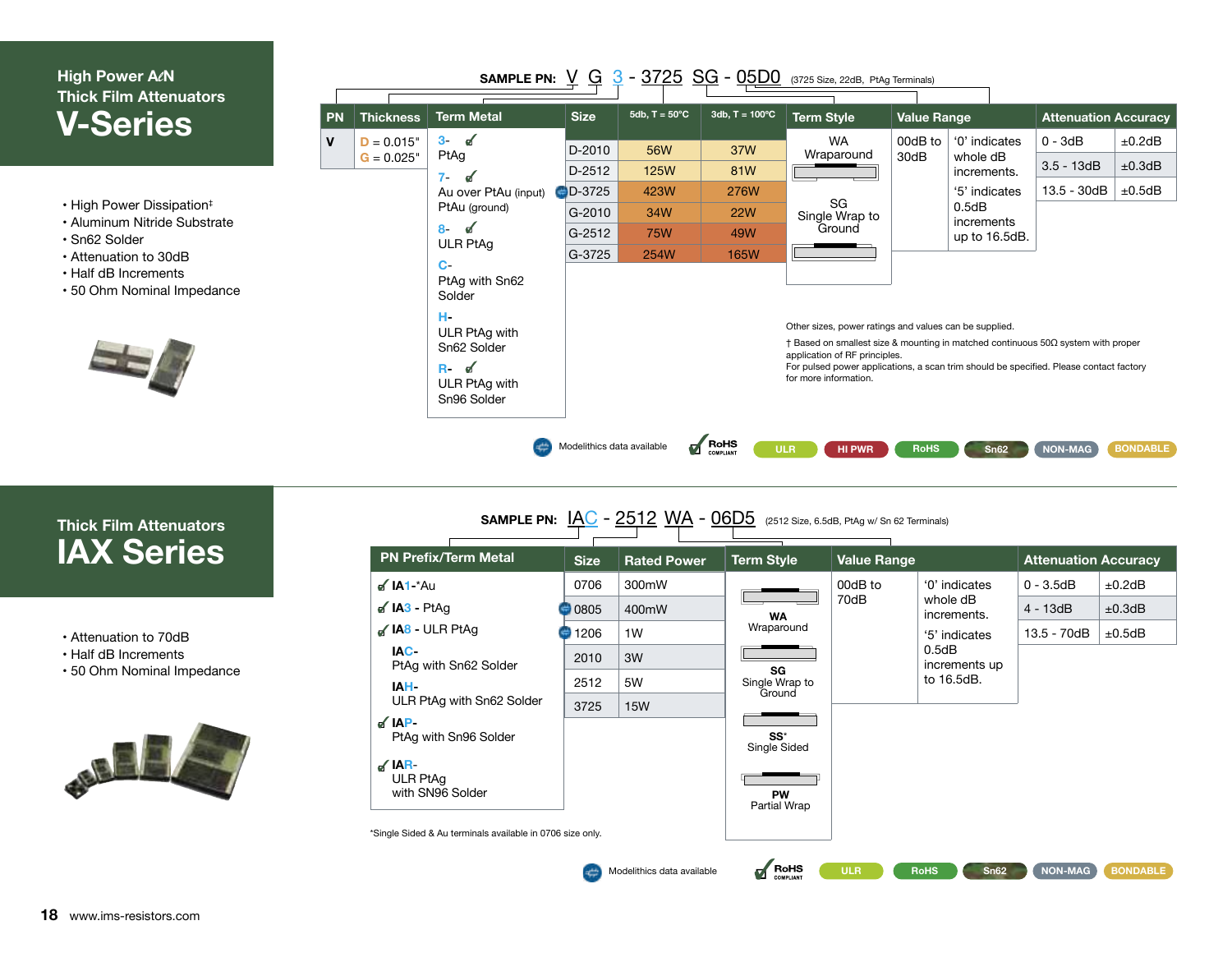## **Standard Size T-Pad Attenuators IMA Series**

- 0.122" x 0.145" Size
- Characterized to 12.4GHz†
- Sn62 Solder Available
- Attenuation to 40dB
- Half dB Increments



|   | SAMPLE PN: <b>IMA2373 - 12 DO</b><br>(0.122" x 0.145" Size, 12dB, PtAg Terminals) |                           |                   |                          |           |            |                                       |  |  |
|---|-----------------------------------------------------------------------------------|---------------------------|-------------------|--------------------------|-----------|------------|---------------------------------------|--|--|
|   | <b>PN Prefix</b>                                                                  | <b>Term Style</b>         | <b>Term Metal</b> | Rated Power <sup>#</sup> | Increment | Accuracy   | Value Range 0                         |  |  |
|   | <b>IMA2314</b>                                                                    | Wraparound                | PtAg w/ Sn62      | 2W                       | 1 - 3.5dB | $+/-0.2dB$ | dB Increment                          |  |  |
|   | <b>IMA2370</b>                                                                    | Single-Sided w/ Backplane | PtAg w/ Sn62      | 2W                       | 4 - 19dB  | $+/-0.3dB$ | D0 denotes whole value                |  |  |
|   | <b>IMA2371</b>                                                                    | Single Wrap to Ground     | PtAg w/ Sn62      | 2W                       | 20 - 30dB | $+/-0.5dB$ | D5 denotes whole value                |  |  |
| ๔ | <b>IMA2373</b>                                                                    | Wraparound                | PtAq              | 2W                       | 31-40dB   | $+/-1.0dB$ | $+$ 0.5dB, available up to<br>16.5 dB |  |  |
| ₫ | <b>IMA2381</b>                                                                    | Single-Sided              | PtAq              | 2W                       |           |            |                                       |  |  |
| ₫ | <b>IMA2609</b>                                                                    | Wraparound                | PtAg w/ Sn96      | 2W                       |           |            |                                       |  |  |
| d | <b>IMA2686</b>                                                                    | Wraparound                | <b>ULR PtAg</b>   | 2W                       |           |            |                                       |  |  |

† Based on smallest size & mounting in matched continuous 50Ω system with proper application of RF principles. ‡ Rated at 70°C free air temperature. Rated at 100°C baseplate temperature. Proper thermal management required.

๔

RoHS **ULR RoHS Sn62 NON-MAG**

#### **Temperature Variable Attenuators AV-0805**

- NiCr Thin Film
- DC to 5GHz
- Impedance 50Ω
- Power Rating 63 mW
- Temperature Curves from N1 to N9
- Operating Temperature: -40°C to +100°C
- Available in Cut Tape or on Tape and Reel Packaging





**SAMPLE PN:**  $AV - 0805 C - 03 N6$  (0805 Size, nickel barrier, tin, wraparound, 3 dB N6)

**AV** | 0805 | C = 50Ω | 1 to 10 dB | N1 to N9

**PN Prefix Size Impedance Attenuation Temperature Curve**

www.ims-resistors.com **19**

**RoHS**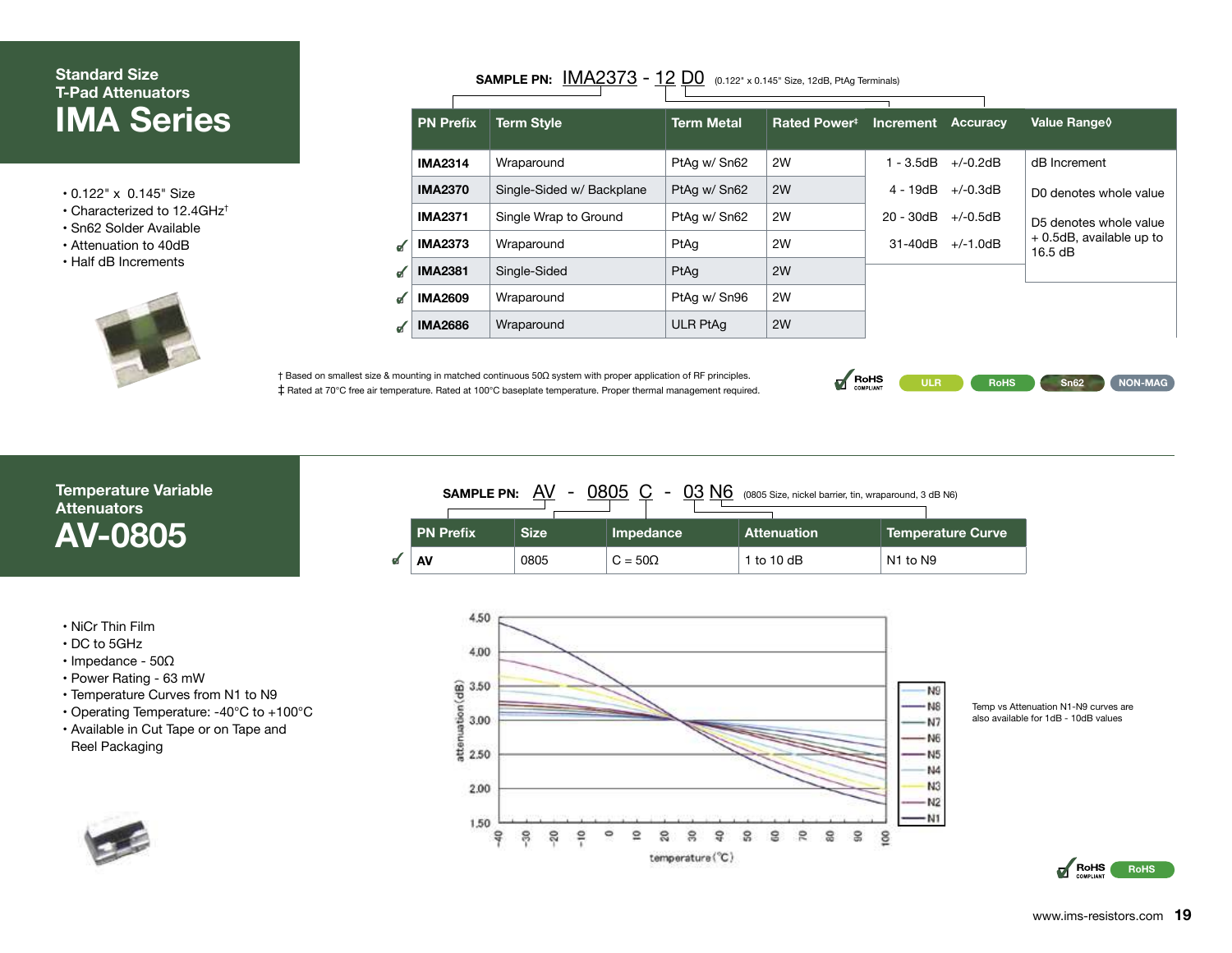## **Wideband Resistive Splitters IPS Series**

- Characterized to 20GHz†
- Two, Three or Four Way Split
- Alternative to Softboard Solutions
- Many Term Material and Presence of Backplane (BP) Available



|               |                  | <b>SAMPLE PN:</b> | <b>IPS2345</b>         | C                 | (2 Way. 1W. 50Ω Impedance, PtAq Terminals) |                        |                          |                                |
|---------------|------------------|-------------------|------------------------|-------------------|--------------------------------------------|------------------------|--------------------------|--------------------------------|
|               | <b>PN Prefix</b> | <b>Split</b>      | <b>Size</b>            | <b>Term Style</b> | <b>Term Material</b>                       | Frequency <sup>†</sup> | Rated Power <sup>#</sup> | Impedance                      |
| ፈ             | <b>IPS2290</b>   | 2 Way             | $0.098" \times 0.098"$ | Single-Sided      | PtAg/PtAg BP                               | To 20GHz               | 1W                       | C=50 $\Omega$ or D=75 $\Omega$ |
| ₫             | <b>IPS2331</b>   | 2 Way             | $0.098" \times 0.098"$ | Single-Sided      | Au/Au BP                                   | To 20GHz               | 1W                       | C=50 $\Omega$ or D=75 $\Omega$ |
| ✔             | <b>IPS2346</b>   | 2 Way             | $0.098" \times 0.098"$ | Wraparound        | PtAg                                       | To 20GHz               | 1W                       | C=50 $\Omega$ or D=75 $\Omega$ |
| ৰ             | <b>IPS2480</b>   | 3 Way             | $0.240" \times 0.240"$ | Single-Sided      | Au/Au BP                                   | To 7GHz                | 3W                       | C=50 $\Omega$ or D=75 $\Omega$ |
| $\mathcal{A}$ | <b>IPS2481</b>   | 3 Way             | $0.240" \times 0.240"$ | Single-Sided      | PtAg/PtAg BP                               | To 7GHz                | 3W                       | C=50 $\Omega$ or D=75 $\Omega$ |
| ₫             | <b>IPS2521</b>   | 3 Way             | $0.240" \times 0.240"$ | Wraparound        | PtAg/PtAg BP                               | To 7GHz                | 3W                       | C=50 $\Omega$ or D=75 $\Omega$ |
| ৵             | <b>IPS2522</b>   | 4 Way             | $0.295" \times 0.287"$ | Wraparound        | PtAg/PtAg BP                               | To 7GHz                | 3W                       | $C = 50\Omega$                 |
|               | <b>IPS2528</b>   | 2 Way             | $0.098" \times 0.098"$ | Wraparound        | PtAg w/Sn62                                | To 20GHz               | 1W                       | C=50 $\Omega$ or D=75 $\Omega$ |
| ๔             | <b>IIPS2640</b>  | 2 Way             | $0.098" \times 0.098"$ | Wraparound        | PtAg w/Sn96                                | To 20GHz               | 1W                       | C=50 $\Omega$ or D=75 $\Omega$ |
|               | <b>IPS2645</b>   | 2 Way             | $0.098" \times 0.098"$ | Single-Sided      | PtAg w/Sn62                                | To 20GH                | 1W                       | C=50 $\Omega$ or D=75 $\Omega$ |
| ๔             | <b>IPS2649</b>   | 2 Way             | $0.098" \times 0.098"$ | Wraparound        | ULR PtAg w/Sn96                            | To 20GHz               | 1W                       | C=50 $\Omega$ or D=75 $\Omega$ |
| ๔             | <b>IPS2656</b>   | 2 Way             | $0.098" \times 0.098"$ | Wraparound        | <b>ULR PtAg</b>                            | To 20GHz               | 1W                       | C=50 $\Omega$ or D=75 $\Omega$ |
| ๔             | <b>IPS2668</b>   | 2 Way             | $0.098" \times 0.098"$ | Single-Sided      | PtAg/marked BP                             | To 20GHz               | 1W                       | C=50 $\Omega$ or D=75 $\Omega$ |
|               | <b>IPS2669</b>   | 2 Way             | $0.098" \times 0.098"$ | Partial Wrap      | ULR PtAg w/ Sn62                           | To 20GHz               | 1W                       | C=50 $\Omega$ or D=75 $\Omega$ |

† Based on mounting in a matched continuous 50Ω system with proper RF techniques.

‡ Rated at 70°C free air temperature. Rated at 100°C baseplate temperature. Proper thermal management required.

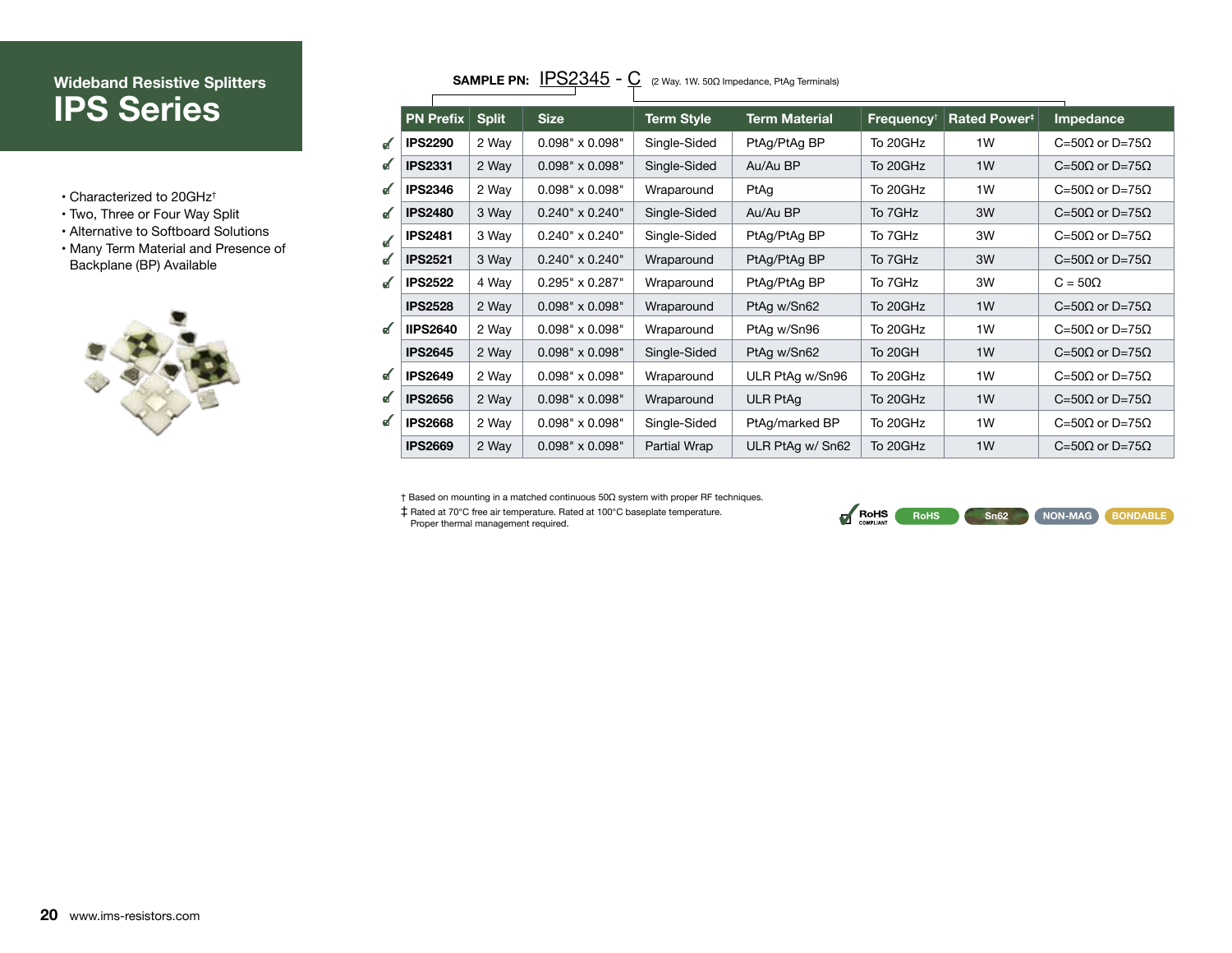## **Thin Film Splitters IPT Series**

- 96% Alumina Substrate
- NiCr Resistive Element
- Broadband to 30 GHz (face down mounting)
- 100% Matte Tin Terminals
- Sizes from 0402 to 1206
- Three Resistor "Y" Configuration
- Wraparound Terminals
- Available in Cut Tape or on Tape and Reel Packaging **RoHS** Rohs

|               | <b>SAMPLE PN:</b> | (0402 Size, $50\Omega$ impedance, taped face down) |                  |                    |                  |                                  |
|---------------|-------------------|----------------------------------------------------|------------------|--------------------|------------------|----------------------------------|
|               | <b>PN Prefix</b>  | <b>Size</b>                                        | <b>Max Power</b> | <b>Rated Power</b> | <b>Impedance</b> | Packaging                        |
| $\mathcal{A}$ | <b>IPT</b>        | 0402WA                                             | 200mW            | 100mW              | $C = 50Q$        | U - T/R face down                |
|               |                   | 0603WA                                             | 200mW            | 100mW              | $C = 50\Omega$   | Blank - T/R<br>U - T/R face down |
|               |                   | 0805WA                                             | 250mW            | 125mW              | $C = 50Q$        | Blank - T/R<br>U - T/R face down |
|               |                   | 1206WA                                             | 500mW            | 250mW              | $C = 50\Omega$   | Blank - T/R<br>U - T/R face down |



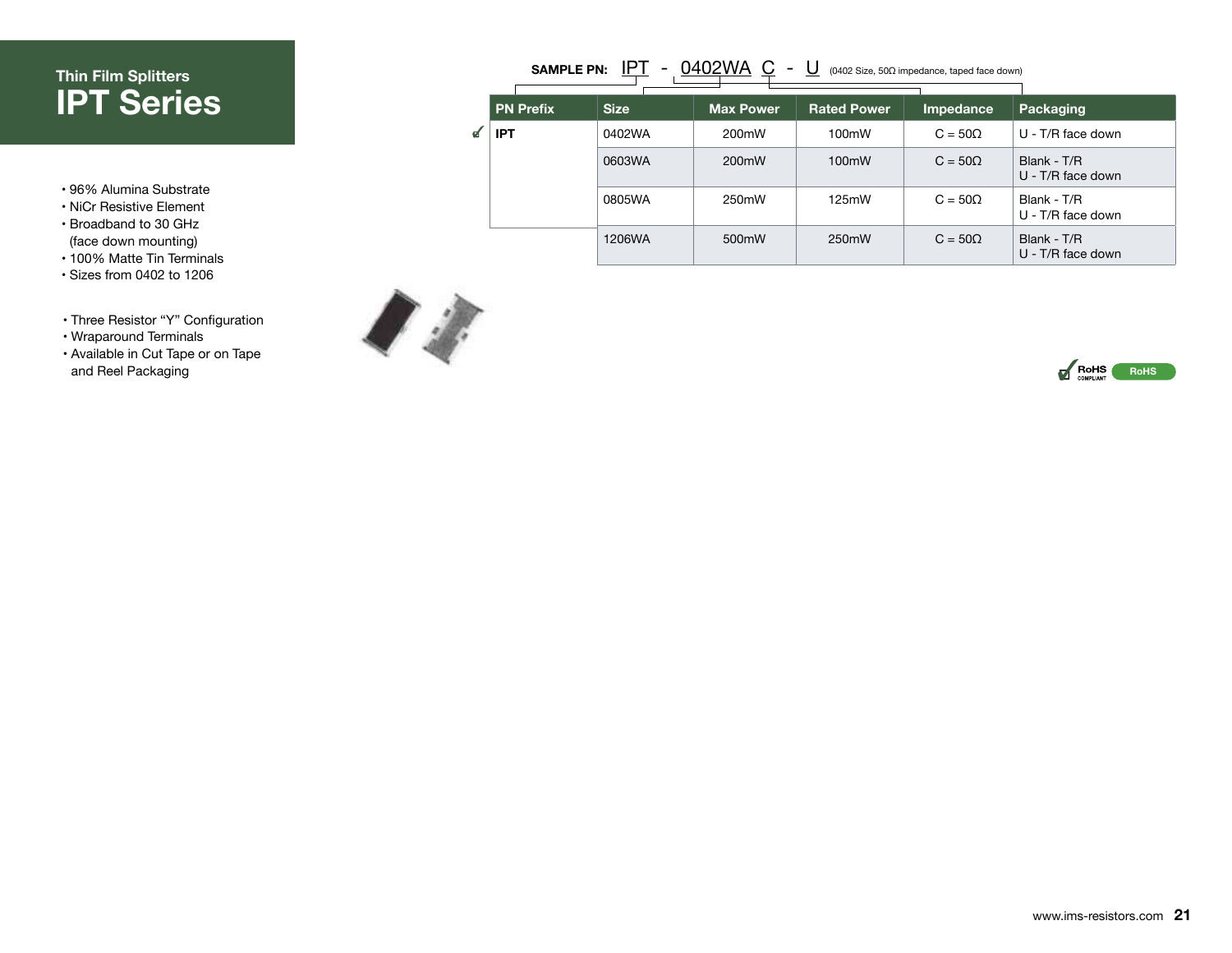# **IMK Series**

- 0.120" x 0.120" Size
- Characterized to 15GHz†

#### **Applications Include:**

- **RF Amplifiers**
- **Signal Analyzers**
- **Transmitters**



## **SAMPLE PN:**  $\underbrace{\mathsf{IMK2549}}$  -  $\underbrace{\mathsf{18dB}}$   $\underbrace{\mathsf{0.12}^{\mathsf{u}} \times \mathsf{0.12}^{\mathsf{u}} \times \mathsf{0.12}^{\mathsf{u}} \times \mathsf{0.12}^{\mathsf{u}} \times \mathsf{0.12}^{\mathsf{u}} \times \mathsf{0.12}^{\mathsf{u}} \times \mathsf{0.12}^{\mathsf{u}} \times \mathsf{0.12}^{\mathsf{u}} \times \mathsf{0.12}^{\mathsf{u}} \times \mathsf{0.12}^$

|               |                |       | <b>PN Prefix Direction Term Style</b> | <b>Term Material</b>   | Impedance      | <b>Frequency</b> | <b>Rated Power#</b> | <b>Value Range</b> |
|---------------|----------------|-------|---------------------------------------|------------------------|----------------|------------------|---------------------|--------------------|
| $\mathcal{A}$ | <b>IMK2549</b> | Right | Wraparound                            | PtAq                   | $C = 50Q$      | To 15GHz         | Dissipated<br>1W    | 06 to 30dB         |
| ๔             | <b>IMK2550</b> | Left  | Wraparound                            | PtAq                   | $C = 50\Omega$ | To 15GHz         | 1W Dissipated       | 06 to 30dB         |
| ๔             | <b>IMK2574</b> | Right | Wraparound                            | Au (Inputs) PtAu (GND) | $C = 50Q$      | To 15GHz         | 1W Dissipated       | 06 to 30dB         |
| $\mathbf{d}$  | <b>IMK2575</b> | Left  | Wraparound                            | Au (Inputs) PtAu (GND) | $C = 50\Omega$ | To 15GHz         | 1W Dissipated       | 06 to 30dB         |
|               | <b>IMK2637</b> | Right | Wraparound                            | PtAg w/Sn62            | $C = 50\Omega$ | To 15GHz         | 1W Dissipated       | 06 to 30dB         |
|               | <b>IMK2638</b> | Left  | Wraparound                            | PtAg w/Sn62            | $C = 50\Omega$ | To 15GHz         | 1W Dissipated       | 06 to 30dB         |
| $\mathbf{d}$  | <b>IMK2650</b> | Left  | Wraparound                            | PtAg w/Sn96            | $C = 50Q$      | To 15GHz         | 1W Dissipated       | 06 to 30dB         |
| $\mathbf{d}$  | <b>IMK2658</b> | Left  | Wraparound                            | <b>ULR PtAg</b>        | $C = 50\Omega$ | To 15GHz         | 1W Dissipated       | 06 to 30dB         |
| d             | <b>IMK2659</b> | Left  | Wraparound                            | ULR PtAg w/Sn96        | $C = 50\Omega$ | To 15GHz         | 1W Dissipated       | 06 to 30dB         |

‡ Rated at 100°C Baseplate temperature.

RoHS **ULR RoHS Sn62 NON-MAG BONDABLE**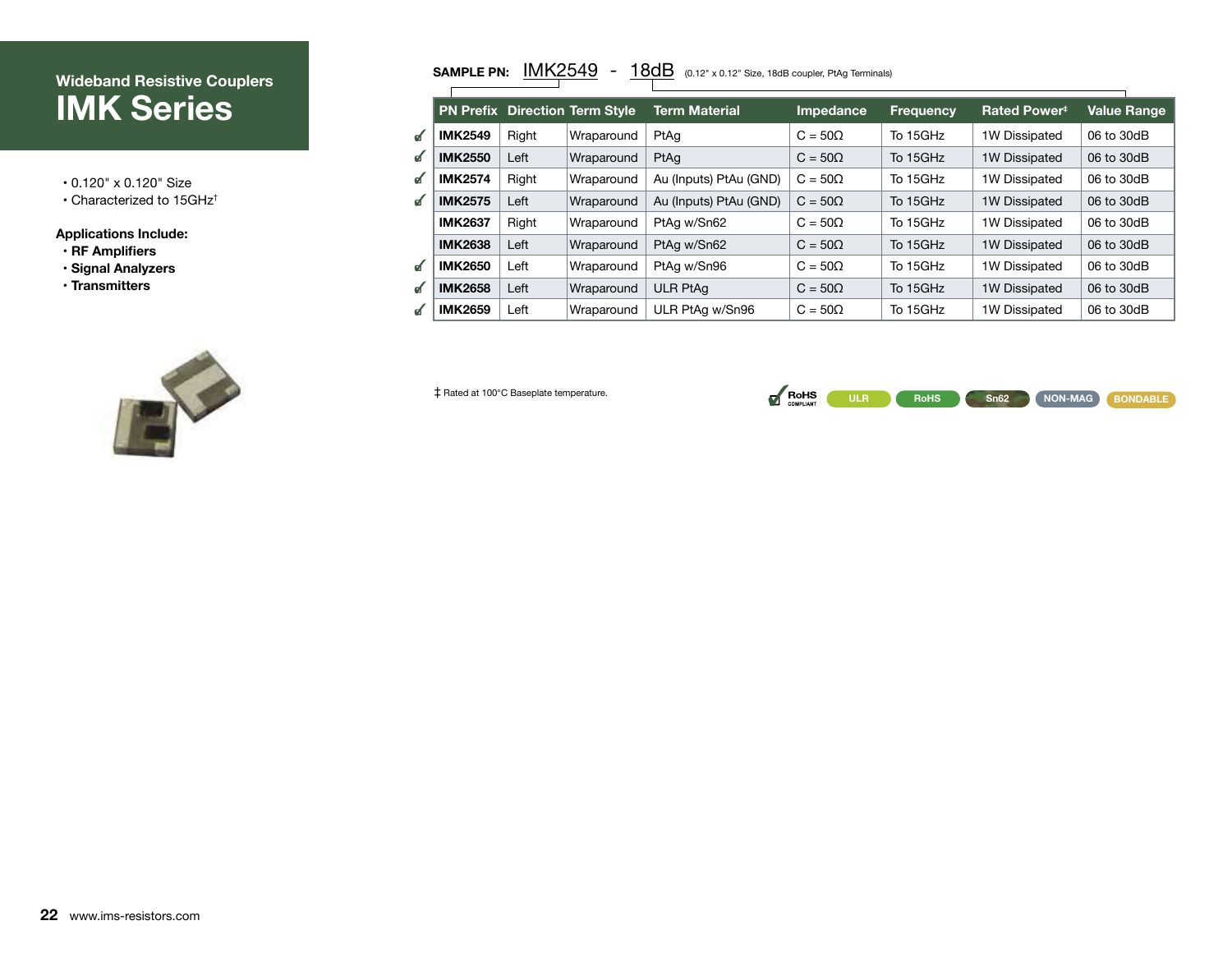## **Power Dividers IMD Series**

The **IMD Series** power dividers represent an advancement in board level signal processing technology. With alumina construction and highly conductive proprietary film, these devices exhibit low insertion loss, precision performance and repeatability not found in commodity type or LTCC devices.

- 2 to 20GHz Precise Devices Available
- Simple Thick Film Construction
- High Performance Repeatability

| ı<br>۰ |  |
|--------|--|
|        |  |
|        |  |
|        |  |

WILKINSON

RAT RACE QUADRATURE

| <b>Term Style</b>   | Microstrip or Wraparound |                        |                         |  |  |  |
|---------------------|--------------------------|------------------------|-------------------------|--|--|--|
| <b>Construction</b> | Quadrature - 90° Outputs | Wilkinson - 0° Outputs | Rat Race - 180° Outputs |  |  |  |
| Typ. Ins. Loss      | 0.5dB                    | 0.5dB                  | 0.7dB                   |  |  |  |
| Design              | $1/4$ Wave               | 1/4 Wave               | 3/4 Wave                |  |  |  |



|                | PN.            | <b>Construction</b> | <b>Center Frea.</b> | <b>Bandwidth</b> | <b>VSWR</b> | <b>Typ. Insertion</b><br><b>Loss</b> | <b>Input Power</b> | Size (inches)        | <b>Term Style</b>           |
|----------------|----------------|---------------------|---------------------|------------------|-------------|--------------------------------------|--------------------|----------------------|-----------------------------|
| $\mathscr{A}$  | <b>IMD2435</b> | Wilkinson           | 6GHz                | 20%              | 1.3:1       | $<$ 0.5dB                            | <b>20W</b>         | $0.355 \times 0.184$ | <b>SMT</b>                  |
| $\mathcal{A}$  | <b>IMD2365</b> | <b>Wilkinson</b>    | 6GHz                | 20%              | 1.3:1       | $< 0.5$ dB                           | <b>20W</b>         | $0.274 \times 0.184$ | Microstrip                  |
| $\overline{a}$ | IMD2613        | Wilkinson           | 7GHz                | 20%              | 1.3:1       | $<$ 0.5dB                            | <b>20W</b>         | $0.355 \times 0.184$ | Wraparound w/<br>backplane  |
| $\mathbf{d}$   | <b>IMD2660</b> | <b>Wilkinson</b>    | 7GHz                | 20%              | 1.3:1       | $< 0.5$ dB                           | <b>20W</b>         | $0.355 \times 0.184$ | Single-Sided<br>w/backplane |
| $\mathcal{A}$  | <b>IMD2417</b> | Rat Race            | $9-11$ GHz          | 10%              | 1.3:1       | $<$ 0.5dB                            | 20W                | $0.322 \times 0.356$ | <b>SMT</b>                  |
| $\mathbf{d}$   | <b>IMD2402</b> | Quadrature          | 4GHz                | 10%              | 1.25:1      | < 0.4dB                              | <b>20W</b>         | $0.481 \times 0.441$ | <b>SMT</b>                  |
| ৰ              | <b>IMD2403</b> | Quadrature          | 4.5GHz              | 10%              | 1.25:1      | $<$ 0.4dB                            | <b>20W</b>         | $0.481 \times 0.441$ | <b>SMT</b>                  |

A*l*N Versions Also Available

#### **SAMPLE PN:** IMD2417(10GHz Center Frequency SMT Rat Race Divider) Examples of off-the-shelf IMD Series Dividers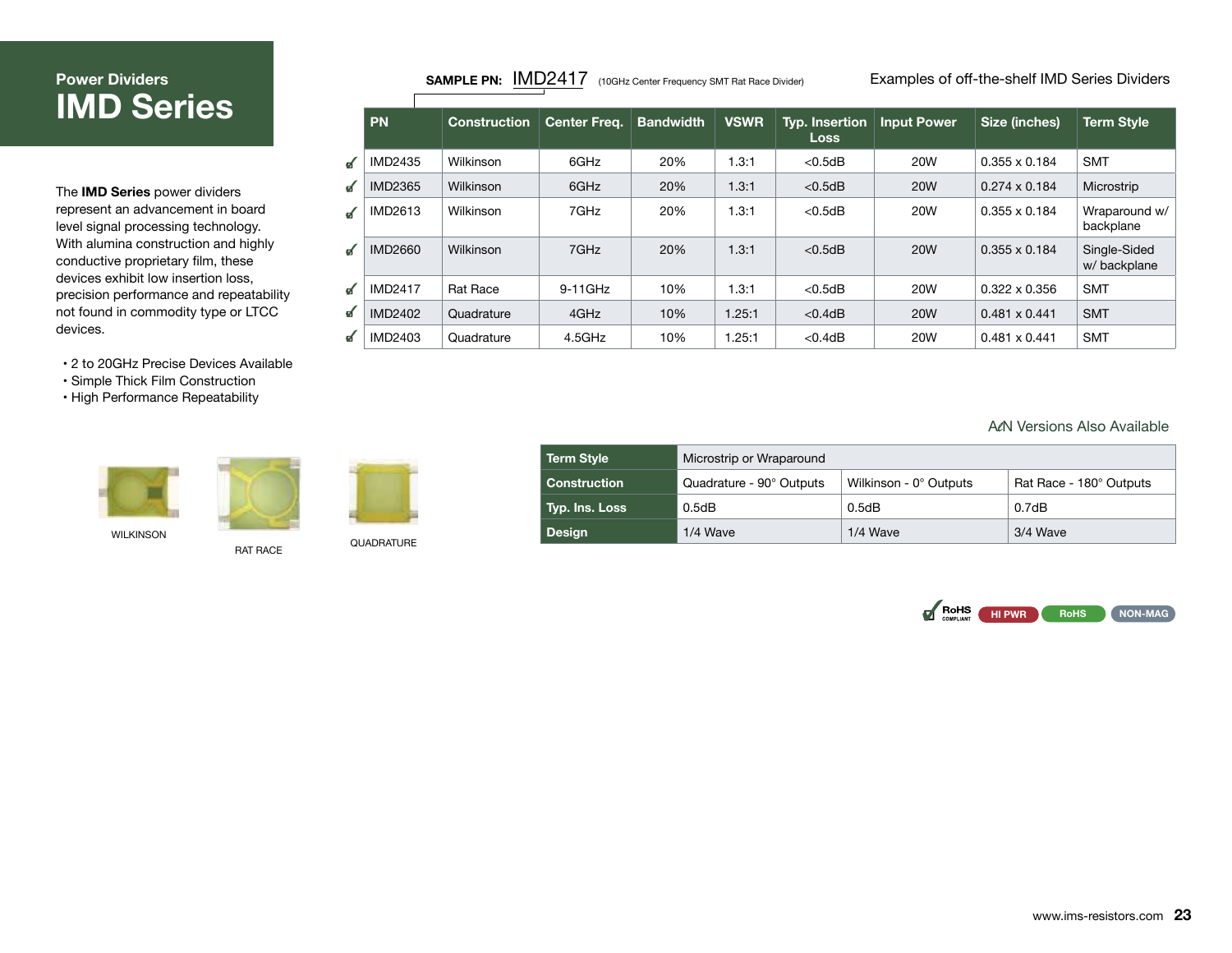## CUSTOM SOLUTIONS ENGINEERING KITS

Since 1974, IMS has been building unique products based on customer supplied drawings to solve design challenges. Here are examples of custom designs and product variations.

- Design Assistance Available
- Rapid & Low Cost Prototyping
- Minimal NRE Cost
- Low Minimum Order Quantities
- Quick Turn Around

**Heater Chips Custom Resistors Resistor Networks Custom Attenuators Jumpers Dual-Sided Devices Oversized Terminations Ultra High Ohmic Values**

#### **Ultra Low Ohmic Values Multi-Function Devices Stand Alone Bonding Pads Special Laser Trims Custom Pad Sizes High Isolation Splitters**

IMS offers engineering kits for many popular thick and thin film surface mount products at a reasonable cost. Below are standard engineering kits. Also available are custom kits of nearly any IMS product.

- Convenient source of components when you need them
- Available in 25, 50 or 100 pieces per value

#### **RCI Series Resistor Kits**

- RCI-0402 5%
- RCI-0603 1% & 5%
- RCI-0805 1% & 5%
- RCI-1206 1% & 5%
- RCI-2010 1% & 5%
- RCI-2512 1% & 5%
- **TPI Series Kits**
- TPI-0603 0.5%
- TPI-0805 0.5%

#### **RCX Series PW Resistor Kits**

- RCX-0302PW 5%
- RCX-0402PW 5%
- RCX-0502PW 5%
- RCX-0603PW 5%
- RCX-0805PW 5%

#### **A-Series Attenuator Kits**

- A-0402WA-C/IMS2647
- A-0603-C
- A-0805-C
- A-1206-C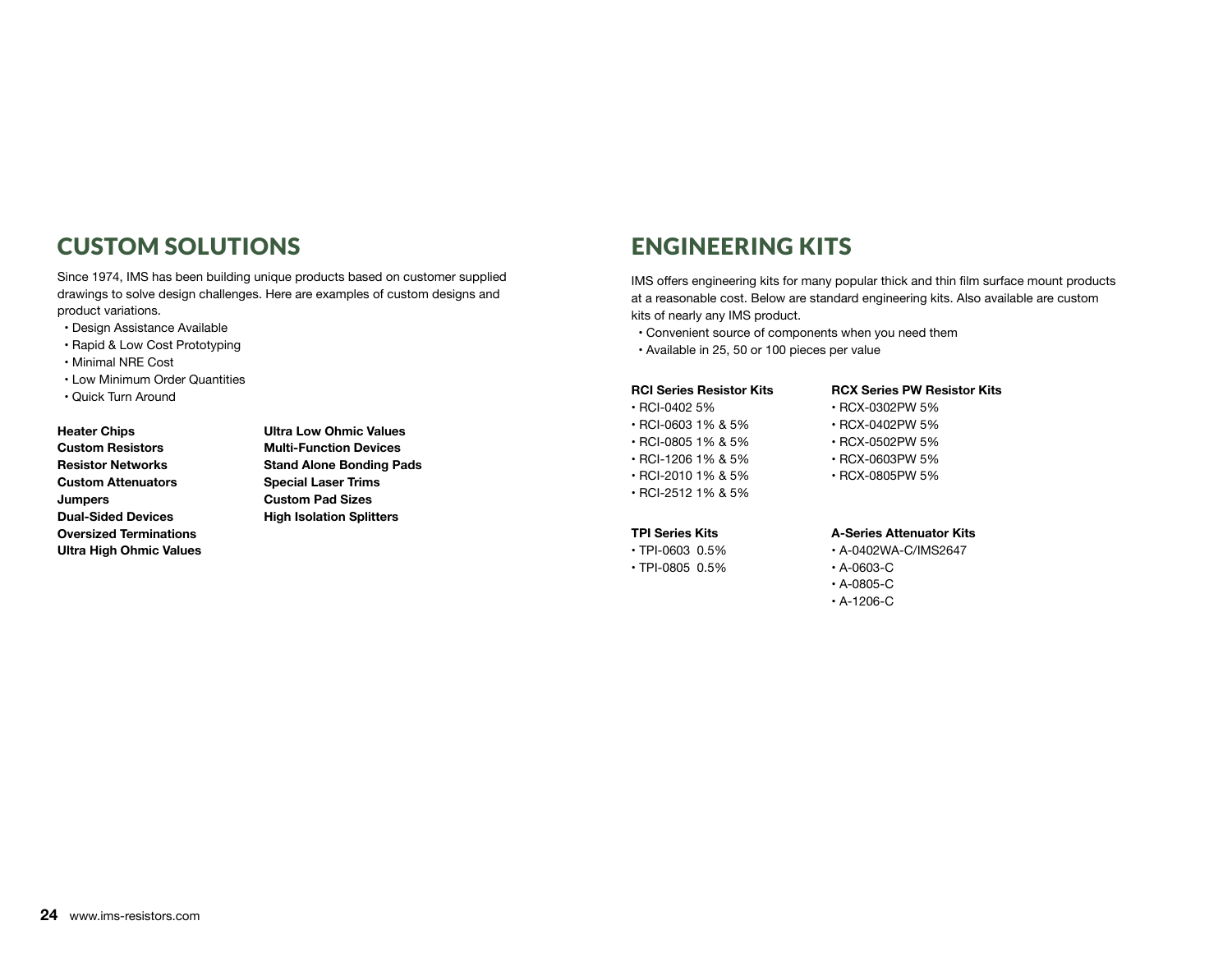## AS9100D CERTIFIED

International Manufacturing Services, Inc. (IMS) has achieved quality certification to AS9100D. The AS9100D certification is an internationally recognized quality management standard for aerospace, aviation and defense industries, managed by the International Aerospace Quality Group (IAQG). It encompasses the ISO 9001:2015 standards with additional requirements specific to the aerospace industry and is endorsed worldwide by all major aerospace OEMs and suppliers.

The AS9100D certification exhibits IMS's continued commitment to ensuring the highest level of operations and production standards, and enables the company to continue to exceed customer expectations.